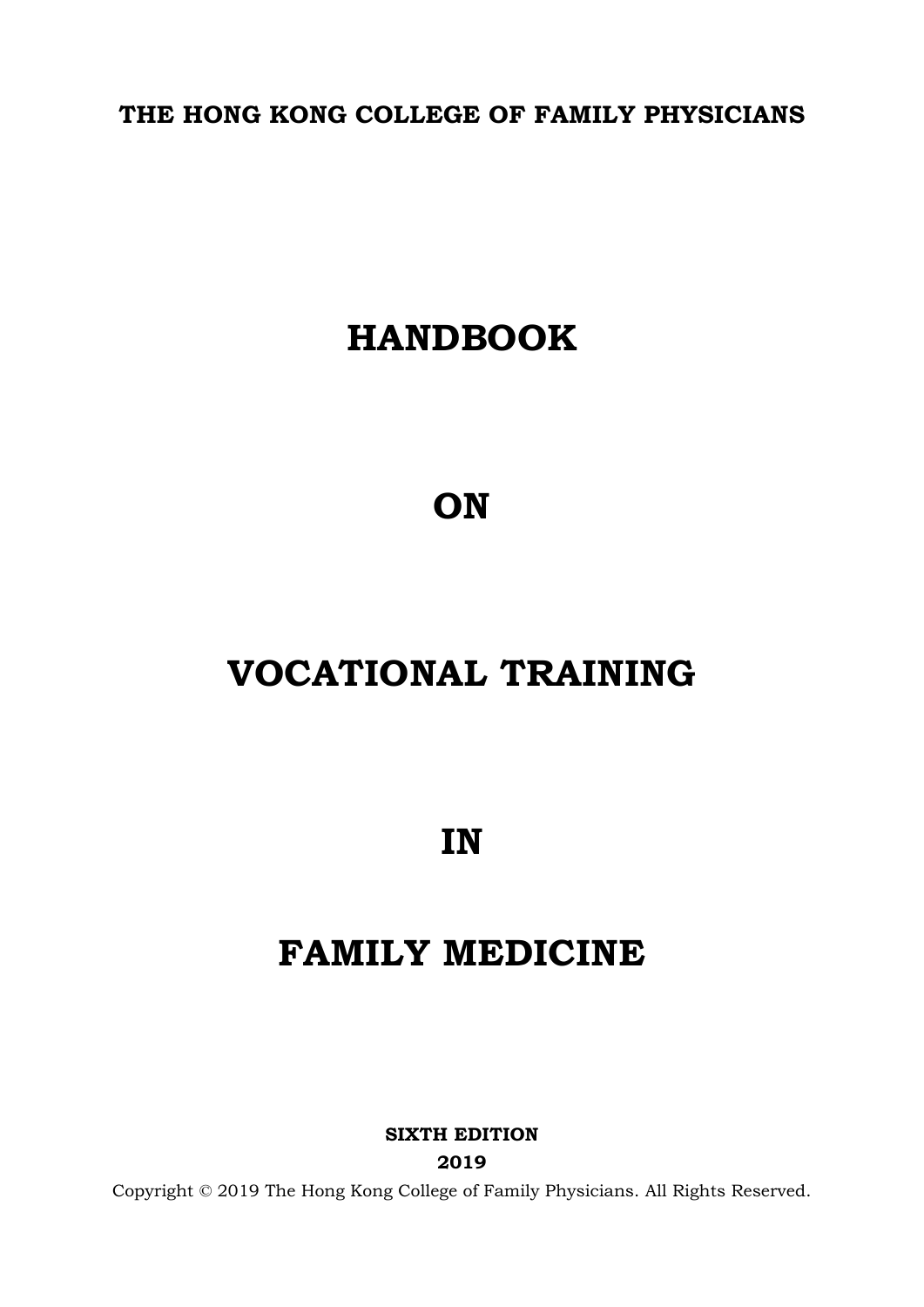### **PREFACE TO THE SIXTH EDITION**

For the past ten to twenty years, there are gradual evolvement locally and globally on primary care needs as well as differential role of family physician and other specialists. Family Physicians, being the first contact, personalized primary care doctor who will provide comprehensive and coordinated care for our patients, need to be trained and equipped to tally with related changes. On the other hand, there is also evolving training requirement of various hospital specialties which affects the skills and exposure that our hospital trainees can reasonably be exposed to during their two years of hospital rotation.

On the other hand, to continue and optimize the training collaboration as well as reaccreditation from RACGP (the Royal Australian College of General Practitioners), an extensive review on our community based training program including both process and content, is required.

In relation to the above, our Board has set up Basic Training Curriculum Review Working group and started overall review of the whole training program since 2016. Wide consultation involving FM trainees, FM trainers, hospital specialties clinical supervisors as well as various training providers are started. After thorough consideration, there are a number of key changes and fine adjustment in our training logbook and handbook.

For hospital based training, the curriculum of each specialty has been revised and updated taken into consideration of both practicality of training environment and relevance of related skills and knowledge of Family Physician in the community. For community based training, the training curriculum is updated and aligned with the related core competence domain of the RACGP. Training process documentation are further optimized with new training log diary, updated trainee feedback form, and clear and timely reporting to our College if any critical events happened during the training process.

It has been a long and tedious process over the past two to three years, with continuous dedication from multi-sectoral work and contribution. We are deeply thankful for the great support from Dr. Billy Chiu, our immediate past Board Chairman, Dr. Ruby Lee and members of the Basic Training Curriculum Review Working group, Dr. Michelle Wong, our Basic Training subcommittee Chairman, all our Board members who have been working very hard to bridge the gap and collect extensive comments from RACGP, local training providers, clinical supervisors and trainees. Special thanks to all our Board members and Charlotte Cheung and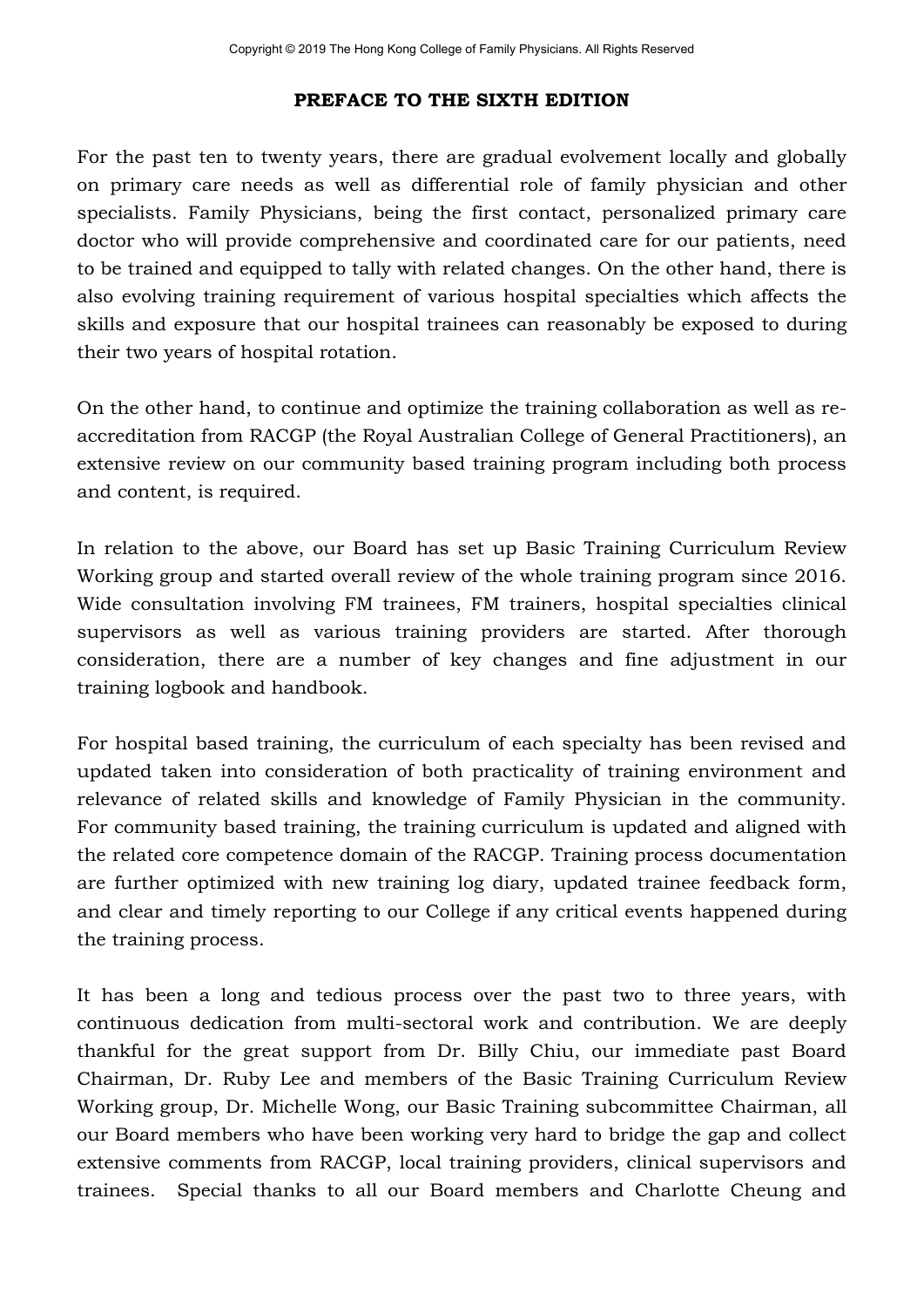Kathy Lai, the College Secretariat, who have offered the dedicated support throughout the past 2 years.

Dr. Yiu Yuk Kwan Chairman, Dr. Fung Hoi Tik Deputy Chairman, Board of Vocational Training & Standards September 2019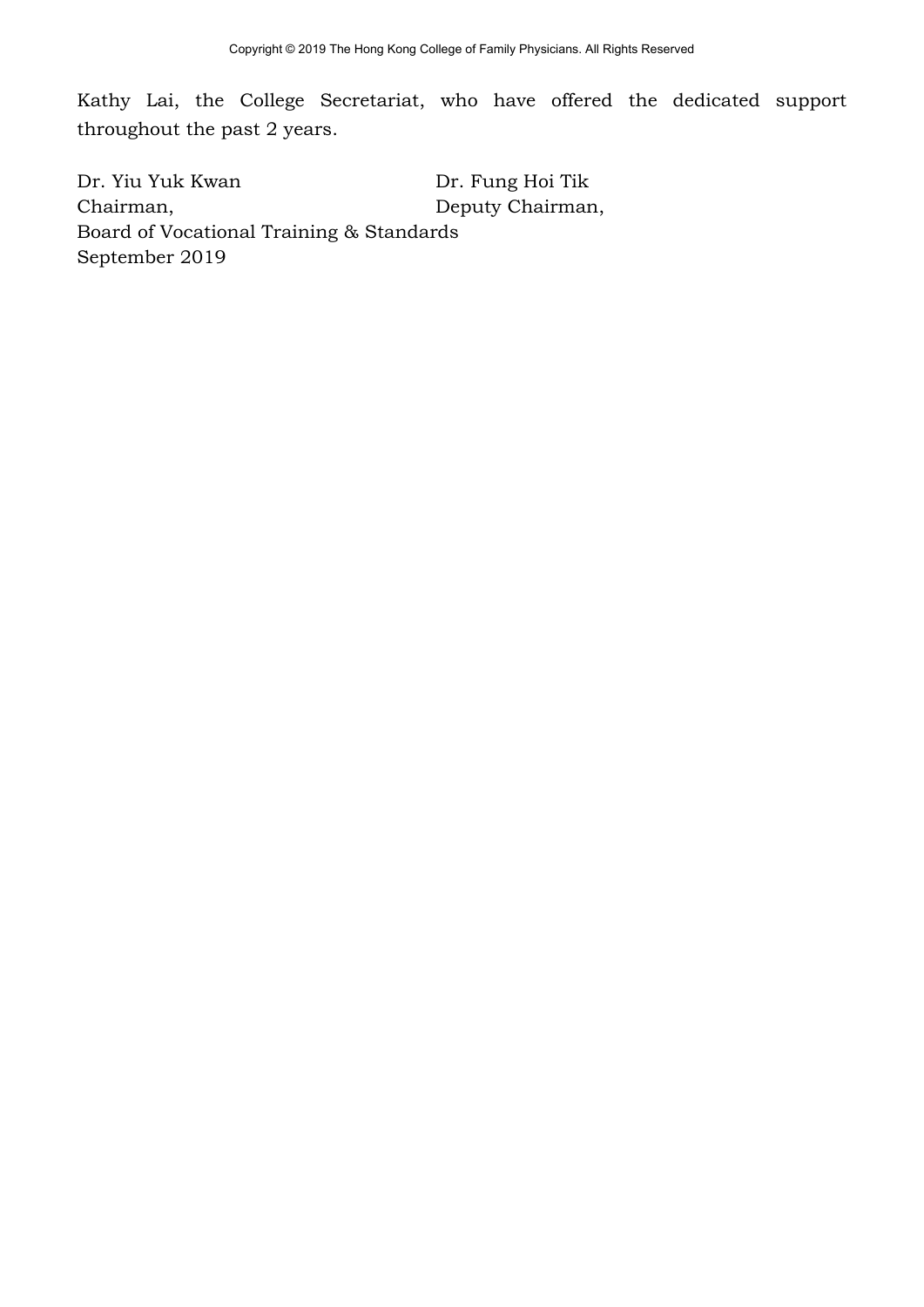# **CONTENTS**

# SECTION I: VOCATIONAL TRAINING PROGRAMME IN FAMILY MEDICINE

| I.1<br>1.2<br>I.3<br>I.4<br>I.5<br>I.6                   | Introduction<br>Enrolment to Training<br>Certification of Completion of Training<br><b>Accreditation of Training Centres</b><br>Appointment of Clinical Supervisors<br>Election to Fellowship and Membership | Page $1 - 2$<br>Page 3<br>Page 4<br>Page $5 - 6$<br>Page 7 - 8<br>Page 9 |  |  |
|----------------------------------------------------------|--------------------------------------------------------------------------------------------------------------------------------------------------------------------------------------------------------------|--------------------------------------------------------------------------|--|--|
|                                                          | of the Hong Kong Academy of Medicine                                                                                                                                                                         |                                                                          |  |  |
| SECTION II: BASIC VOCATIONAL TRAINING IN FAMILY MEDICINE |                                                                                                                                                                                                              |                                                                          |  |  |
| II.1                                                     | <b>Overall Aims and Objectives</b>                                                                                                                                                                           | Page 10                                                                  |  |  |
| II.2                                                     | <b>Hospital Based Training</b>                                                                                                                                                                               | Page 11                                                                  |  |  |
| II.3                                                     | <b>Community Based Training</b>                                                                                                                                                                              | Page 11 - 12                                                             |  |  |
| II.4                                                     | Content of Basic Training                                                                                                                                                                                    | Page 12                                                                  |  |  |
| II.5                                                     | Assessment                                                                                                                                                                                                   | Page 12 - 13                                                             |  |  |
| SECTION III: HIGHER TRAINING IN FAMILY MEDICINE          |                                                                                                                                                                                                              |                                                                          |  |  |

| III.1 Aims and Objectives             | Page 14      |
|---------------------------------------|--------------|
| III.2 Supervised Independent Practice | Page 15      |
| III.3 Practice Visit                  | Page 16 - 17 |
| III.4 Content of Training             | Page 17      |
| III.5 Assessment                      | Page 18      |

#### SECTION IV: STRUCTURED EDUCATIONAL PROGRAMME FOR TRAINEES

| IV.1 Aims and Objectives | Page 19        |
|--------------------------|----------------|
| IV.2 Organization        | Page 19        |
| IV.3 Educational Content | Page 20        |
| Training Program         | Page $21 - 22$ |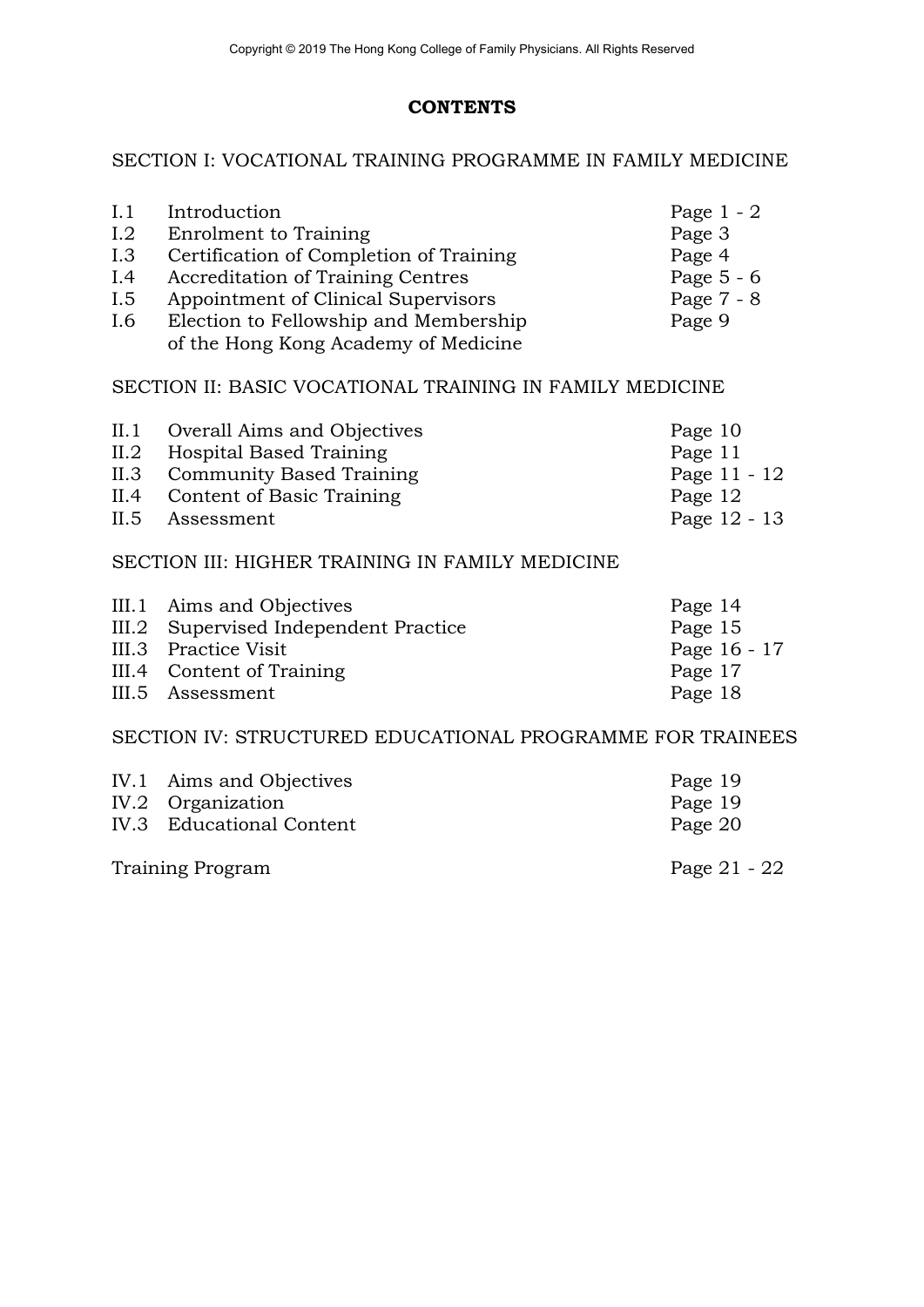#### **SECTION I: THE VOCATIONAL TRAINING PROGRAMME IN FAMILY MEDICINE**

#### **I.1 Introduction**

The six-year Vocational Training Programme in Family Medicine of the Hong Kong College of Family Physicians (hereafter referred to as the Programme) began in January 1995. It consists of 4 years of Basic training and 2 years of Higher training. The aim of the Programme is to prepare doctors to provide high-quality specialist care to the community as a family physician.

#### **A. Basic Training (four years)**

A minimum period of four years is considered necessary for the basic training in Family Medicine because this discipline has a broad knowledge and skill base. It also requires extensive clinical exposure in order to develop the necessary attitudes appropriate for a primary care physician. Two of the four years are hospital based and two years community based. The hospital and community based basic training can be done in any order.

### **B. The International Conjoint H.K.C.F.P./R.A.C.G.P. Fellowship Examination**

The written segments of the International Conjoint HKCFP/RACGP Fellowship Examination can be taken after satisfactory completion of at least two years of basic training. The clinical segments can be taken on satisfactory completion of four years of basic training.

### **C. Higher Training (two years)**

The higher training consists of at least two years of supervised independent practice.

Each trainee will be supervised by a clinical supervisor in Family Medicine throughout the two years of training. The clinical supervisor and trainee do not need to work in the same practice. There will be regular contacts between the clinical supervisor and the trainee to provide training and advice on patient care, practice management and professional development.

#### **D. Documentation of Training**

The trainee has to keep a detail training logbook which records all his/her training postings, work experience, training activities with clinical supervisors, structured educational programmes attended, certified checklists of knowledge and skills, learning portfolio and other educational activities. The learning portfolio should consist of six-monthly learning plans and learning activities. The training logbook is reviewed by the clinical supervisors periodically. Formative assessment and feedback on the training between the trainee and his/her clinical supervisor should be recorded in the training logbook. The training logbook or the checklist of training endorsed by the clinical supervisors has to be submitted to the Board of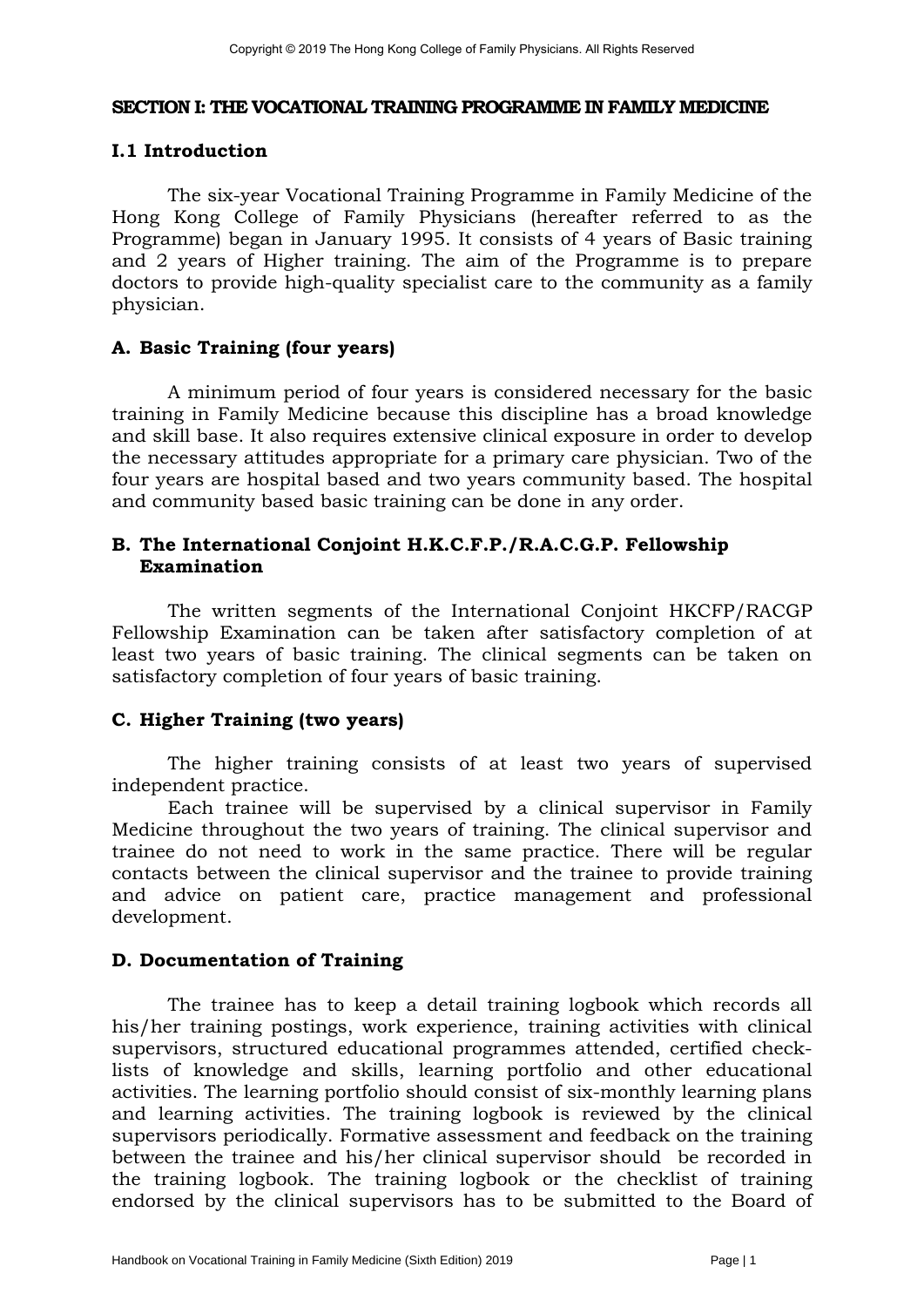Vocational Training and Standards for assessment annually and at the end of Basic and Higher Training.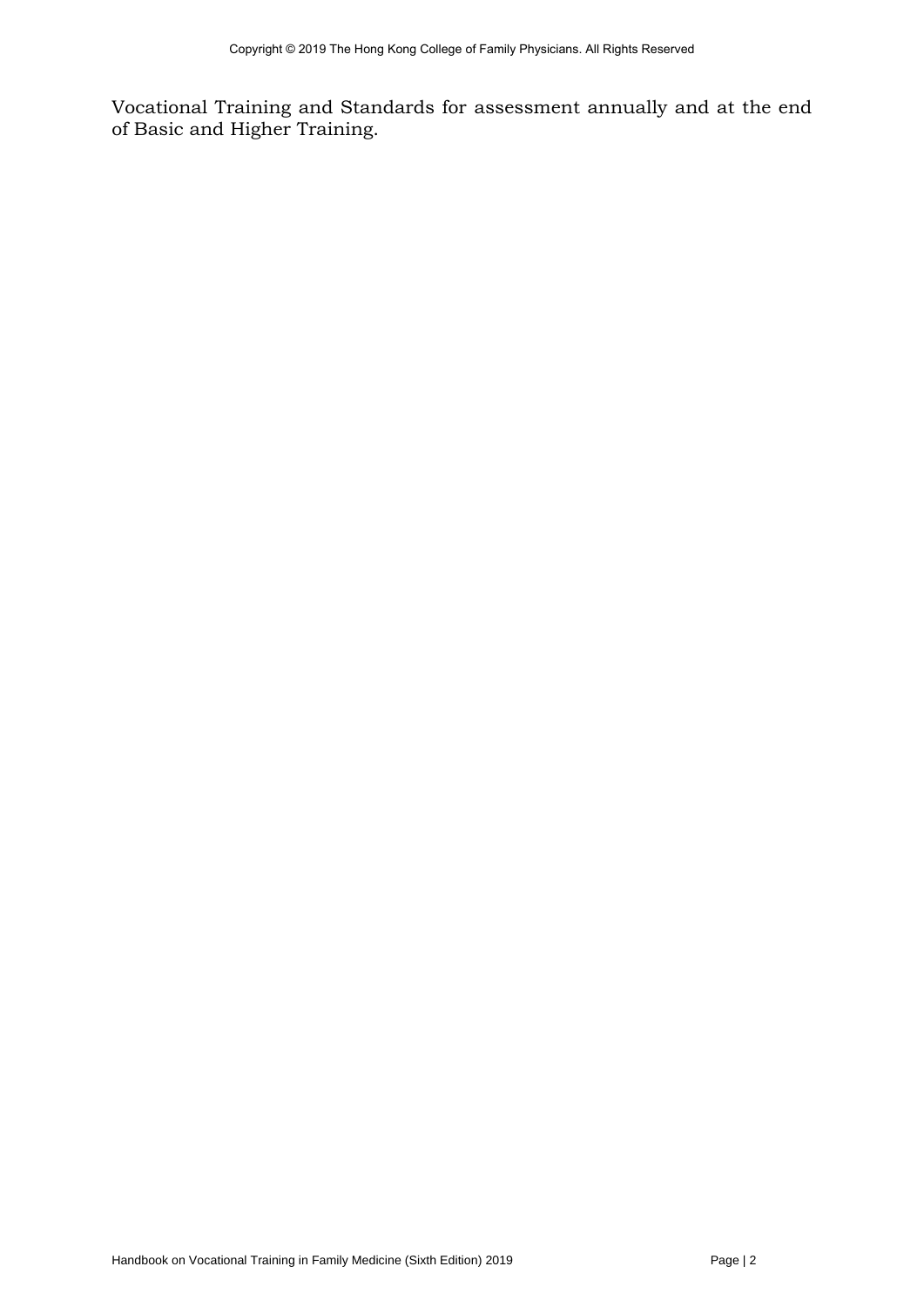# **I.2 Enrolment to Training**

- 1. An intending trainee must be a medical practitioner under full registration or limited registration in Hong Kong.
- 2. An intending trainee must be a current full or associate member of the Hong Kong College of Family Physicians.
- 3. An intending trainee must process a valid certificate of Cardiopulmonary Resucitation (CPR) within the first 3 months during commencing Family Medicine Training.
- 4. An intending trainee must apply to the College for enrolment to the Programme and pay the prescribed fee to the College.
- 5. The application for enrolment into training has to be supported by a clinical supervisor of the Programme. The intending trainee has to be working in an accredited training centre to enroll into Basic training.
- 6. Credits may be given to previous relevant experience at the discretion of the Board of Vocational Training and Standards.
- 7. A trainee must have completed 4 years of Basic Training or equivalent and has a recognised higher qualification in Family Medicine before enrolling into Higher Training.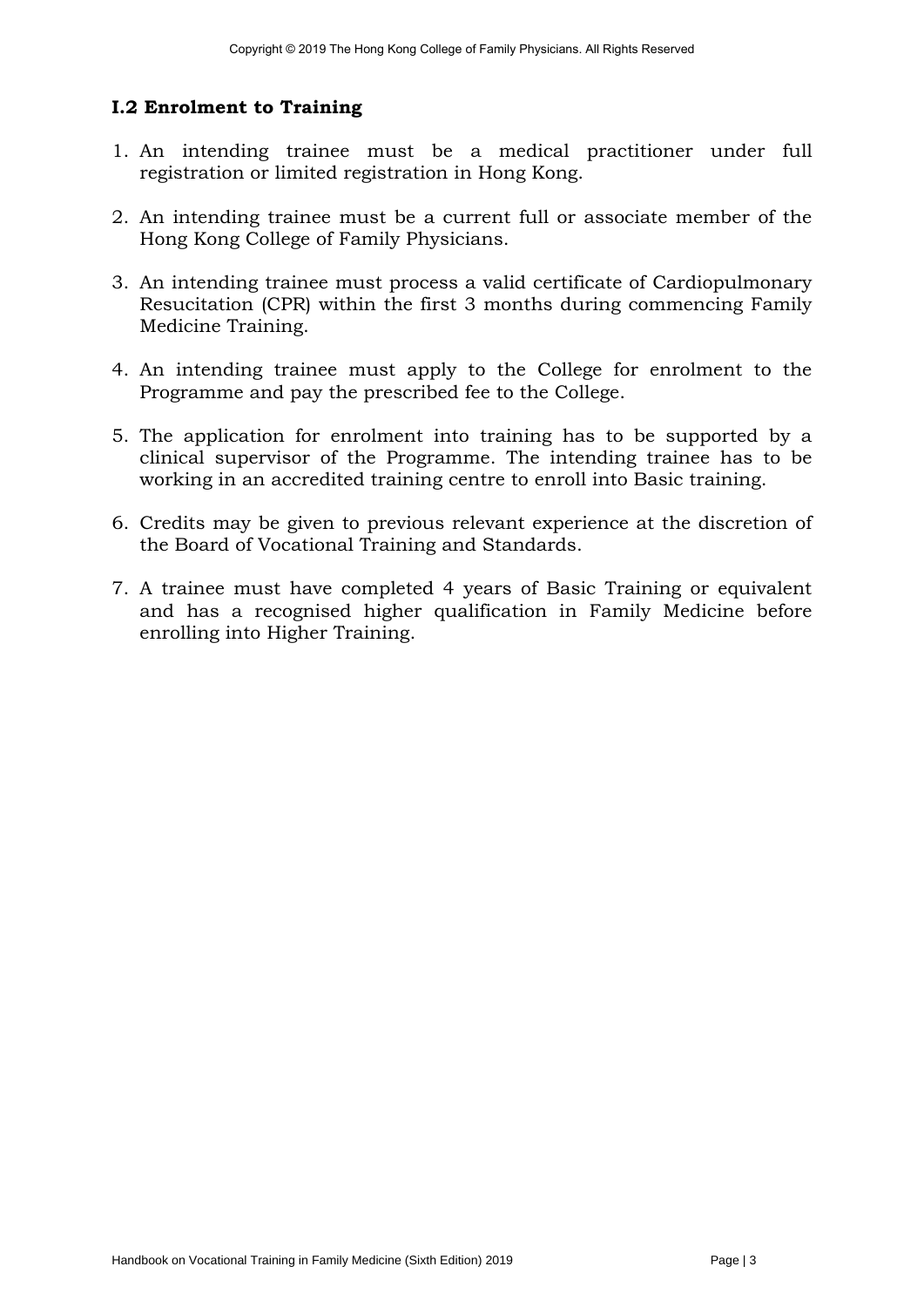# **I.3 Certification of Completion of Training**

The trainee needs to apply in writing to the Board of Vocational Training and Standards for certification of completion of training. The application must be accompanied by all the supporting documents. All the following criteria must be satisfied before the trainee can be certified for completion of training in Family Medicine:

- 1. Satisfactory completion of Basic Training:
	- a. A minimum period of two years (or equivalent) of accredited hospital based training.
	- b. A minimum period of two years (or equivalent) of accredited community based training.
	- c. Certification of acquisition of all the basic knowledge and skills listed in the Basic Training Logbook by the responsible clinical supervisors.
	- d. Regular attendance at an approved structured educational programme.
	- e. Satisfactory evaluations by the clinical supervisors.
	- f. Completion of all the relevant sections in the Training Logbook.
- 2. Satisfactory completion of Higher Training:
	- a. A minimum of two years of community based higher training under regular supervision of a clinical supervisor in family medicine.
	- b. Certification of acquisition of all the knowledge and skills listed in the Higher Training Logbook by the responsible clinical supervisors.
	- c. Regular attendance at an approved structured educational programme.
	- d. Completion of the relevant sections in the Training Logbook.
	- e. Satisfactory evaluations by the clinical supervisor.
- 3. Recommendation by the Board of Vocational Training and Standards and approval by Council of the Hong Kong College of Family Physicians.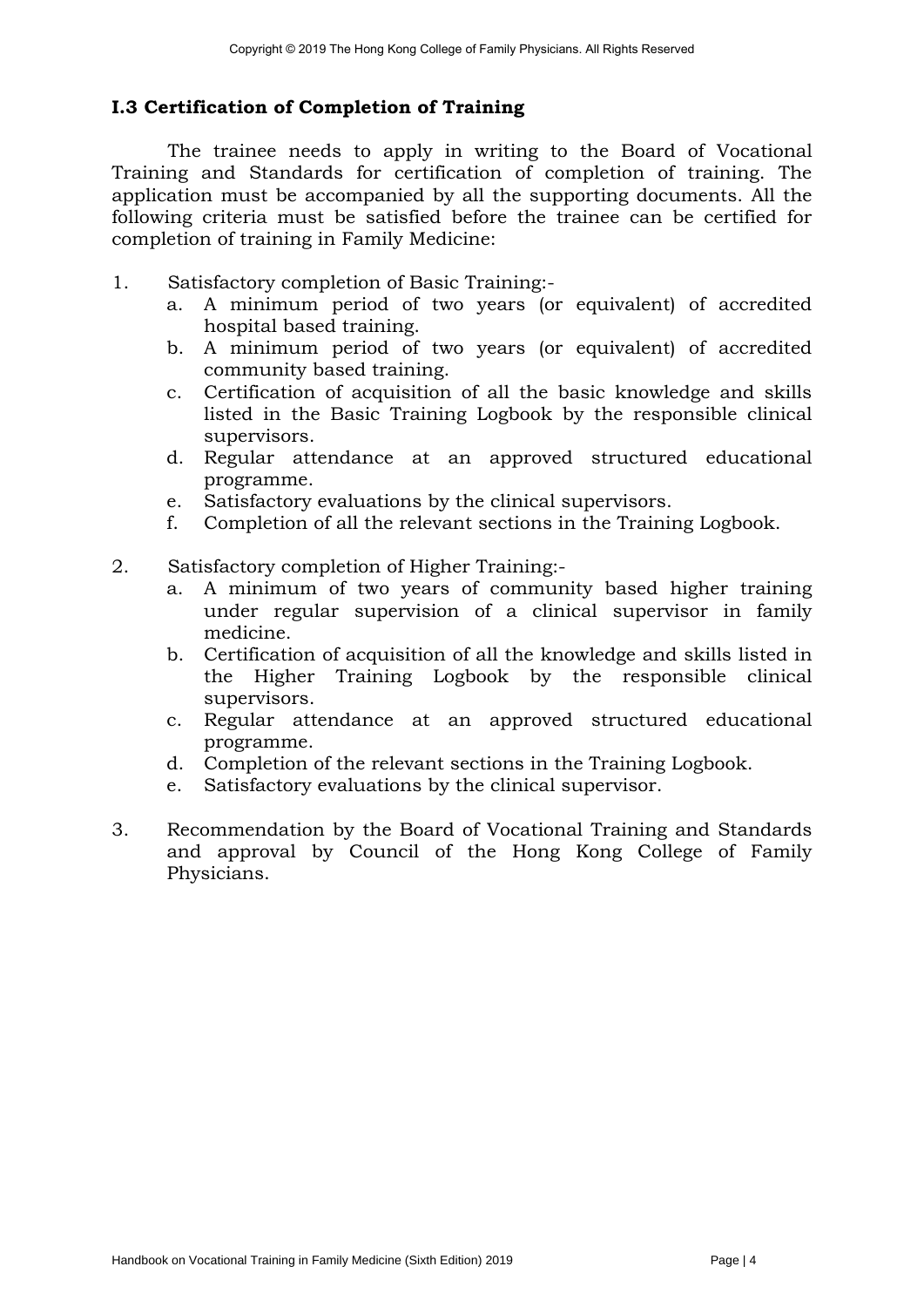# **I.4 Accreditation of Training Centres**

#### **A. Community Based Training Centres**

A community based medical practice may apply to the Board of Vocational Training and Standards for accreditation as a training practice of the Programme if it satisfies all the following criteria:-

- 1. An application is submitted to the Board of Vocational Training and Standards by a senior member of the practice.
- 2. The practice must be providing community based health care services. The workload must be sufficient but not excessive to provide the trainee with a balance between range of clinical experiences and protected time for education.
- 3. The Center must provide a structural training programme that meets all the requirements and standards for the relevant specialty as determined by the Board of Vocational Training and Standards.
- 4. The practice as a whole should agree to have a trainee working in the practice under the conditions required by the Programme.
- 5. The practice must have the necessary facilities and opportunities for training. Adequate patient records must be kept.
- 6. The practice should have a collection of up-to-date and relevant reference books and journals.
- 7. At least one senior member of the practice is qualified and appointed as clinical supervisor in the relevant specialty and committed to provide training to trainees in Family Medicine.
- 8. A separate consultation room must be available for the trainee in the same practice as the clinical supervisor.
- 9. Recommendation by two or more members of the Board of Vocational Training and Standards after an assessment visit to the practice.
- 10. The practice agrees to periodic, at minimum once every five years, reassessment visits by one member authorized by the Board of Vocational Training and Standards.
- 11. Each training centre must submit to the Board of Vocational Training and Standards updated lists of its clinical supervisors and trainees annually.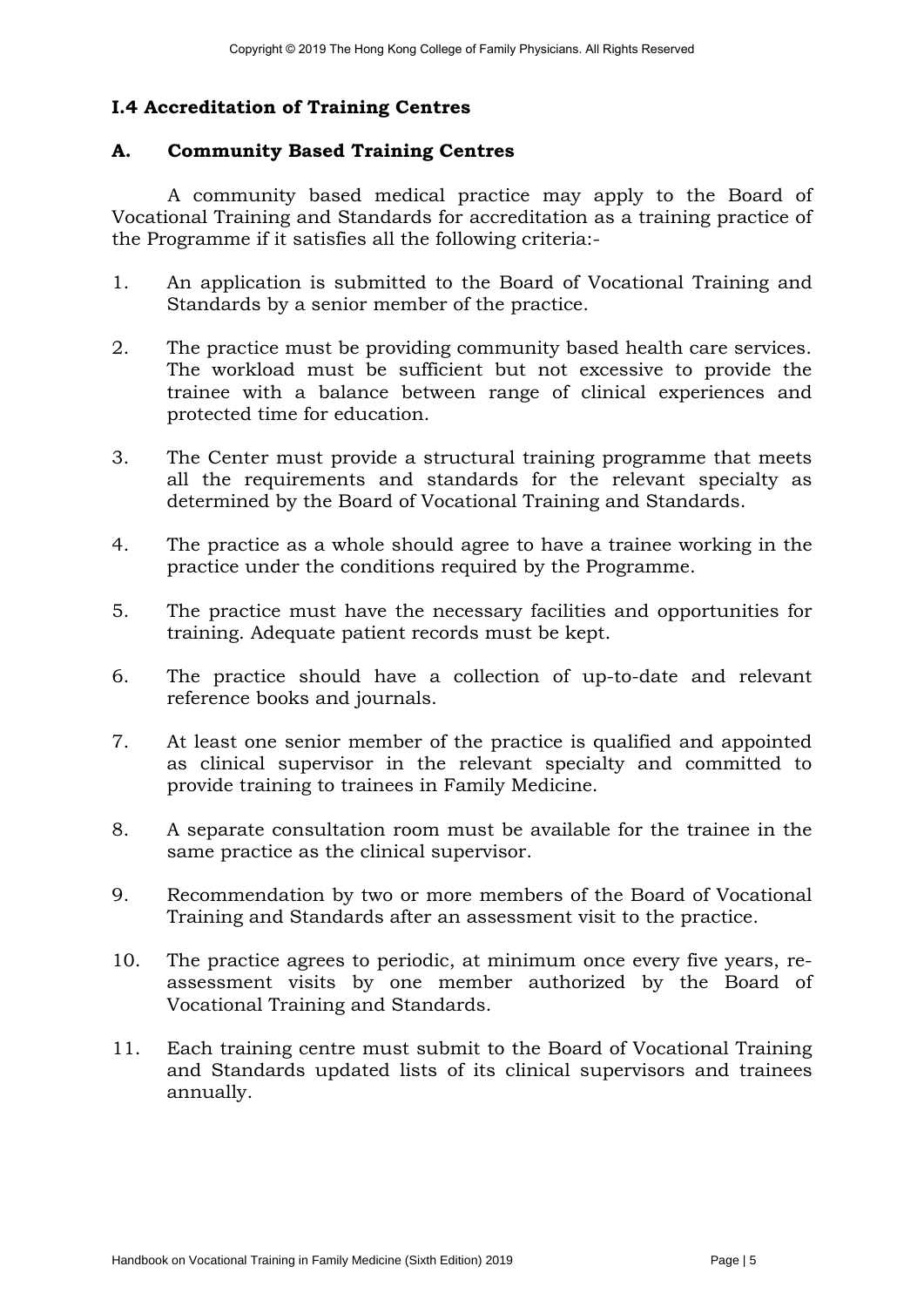### **B. Hospital Based Training Centre**

 A hospital or hospital unit may apply to the Board of Vocational Training and Standards for accreditation as a Hospital Based Training center in the Programme if it satisfies the following criteria:-

- 1. An application is submitted to the Board of Vocational Training and Standards by a co-ordinator of training in the hospital or hospital unit.
- 2. It must have the necessary facilities and opportunities for training.
- 3. It agrees to comply with all the training requirements of the Programme.
- 4. At least one senior member, with the necessary qualifications of each of the Specialty units to be accredited, is committed to provide training to trainees in Family Medicine.
- 5. Recommendation by two or more members of the Board of Vocational Training and Standards after an assessment visit.
- 6. It agrees to periodic, at minimum once every five years, re-assessment visits by one member authorized by the Board of Vocational Training and Standards.
- 7. The center should have a collection of up-to-date and relevant reference books and journals.
- 8. Each training centre must submit to the Board of Vocational Training and Standards an updated list of its clinical supervisors and trainees annually.

**Accreditation may be withdrawn from any centre by the Board of Vocational Training and Standards if the Board is of the opinion that the centre has not fulfilled any of the criteria. List of accredited hospital units, and training family practices of the Programme is updated annually. Current updated list of training centres can be obtained from the College Secretariat.**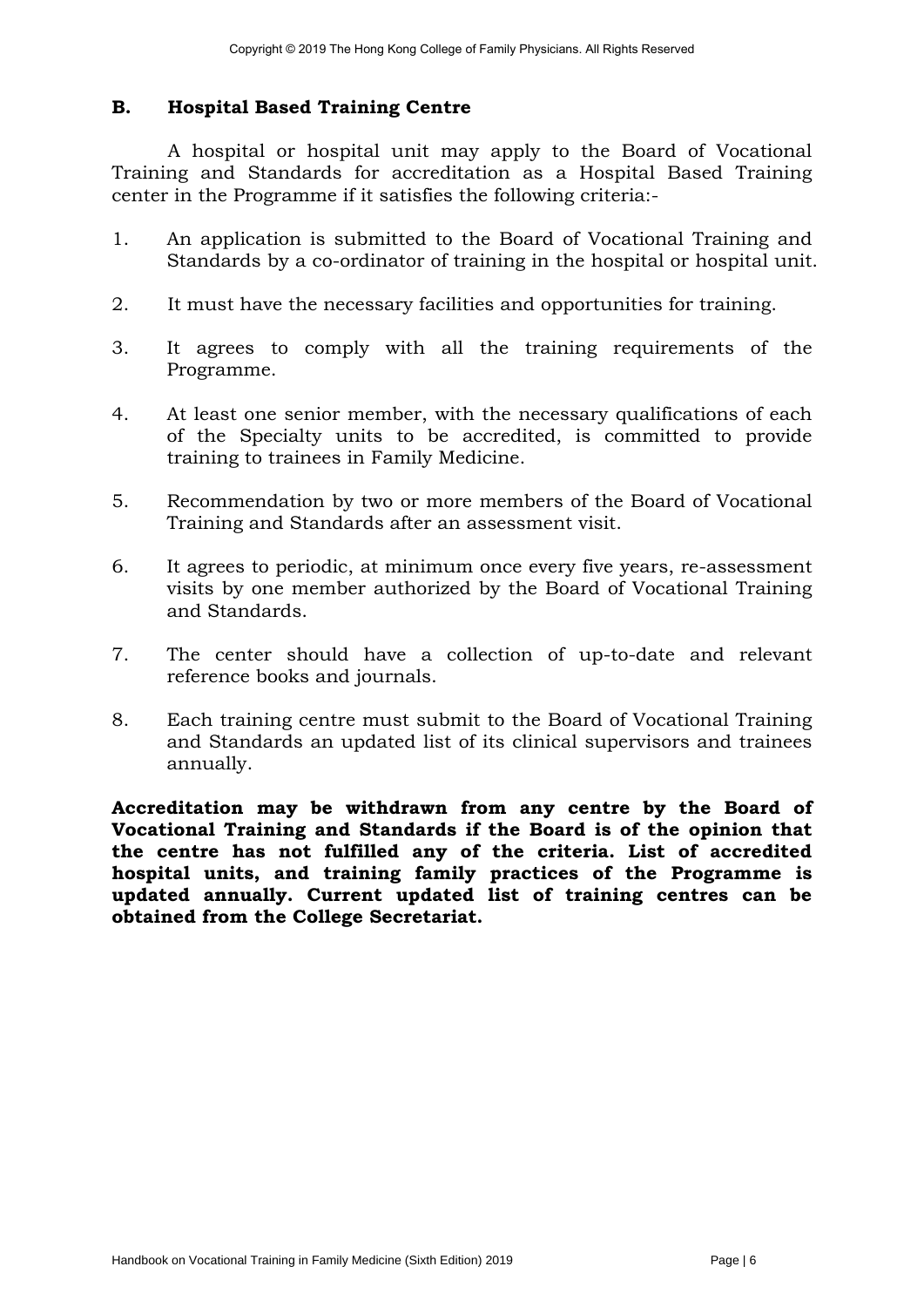# **I.5 Appointment of Clinical Supervisors**

# **A. Appointment Criteria**

A potential training supervisor may apply to the Board of Vocational Training and Standards (BVTS) for appointment as a training Clinical Supervisor in the relevant specialty if he/she:-

- 1. possesses one or more higher qualifications in the relevant specialty that is/are approved by the HKCFP.
- 2. is a Fellow of the Hong Kong Academy of Medicine or a specialist registered with the Medical Council of Hong Kong and has a minimum of 2 years local experience in the relevant specialty within 5 years immediately prior to his/her appointment.
- 3. is willing to fulfill the roles of a clinical supervisor as required by the Board of Vocational Training and Standards.

### **B. Responsibilities and Roles of Clinical Supervisors**

#### **The clinical supervisor:**

- 1. helps the trainee to acquire the knowledge and skills required by the Programme.
- 2. closely supervises the trainee's daily work.
- 3. devotes the equivalent of no less than 3 hours a week in educational activities for basic trainee(s) under his/her supervision.
- 4. is responsible for certifying whether the trainee has acquired the knowledge and skills required by the Programme by completing the appropriate checklists in the Training Logbook.
- 5. assesses the trainee's performance in consultations regularly, by sit-in consultations or review of video-taped consultations.
- 6. ensures that the trainee is participating in an approved structural educational programme.
- 7. submits a formative assessment report on the performance of the trainee to the Board of Vocational Training and Standards at the end of each hospital based rotation or annually for community based training.
- 8. is prepared to participate in Trainer Training activities.
- 9. is expected to attend training information session upon his/her appointment.
- 10. visits and assesses the trainee's practice at least once every six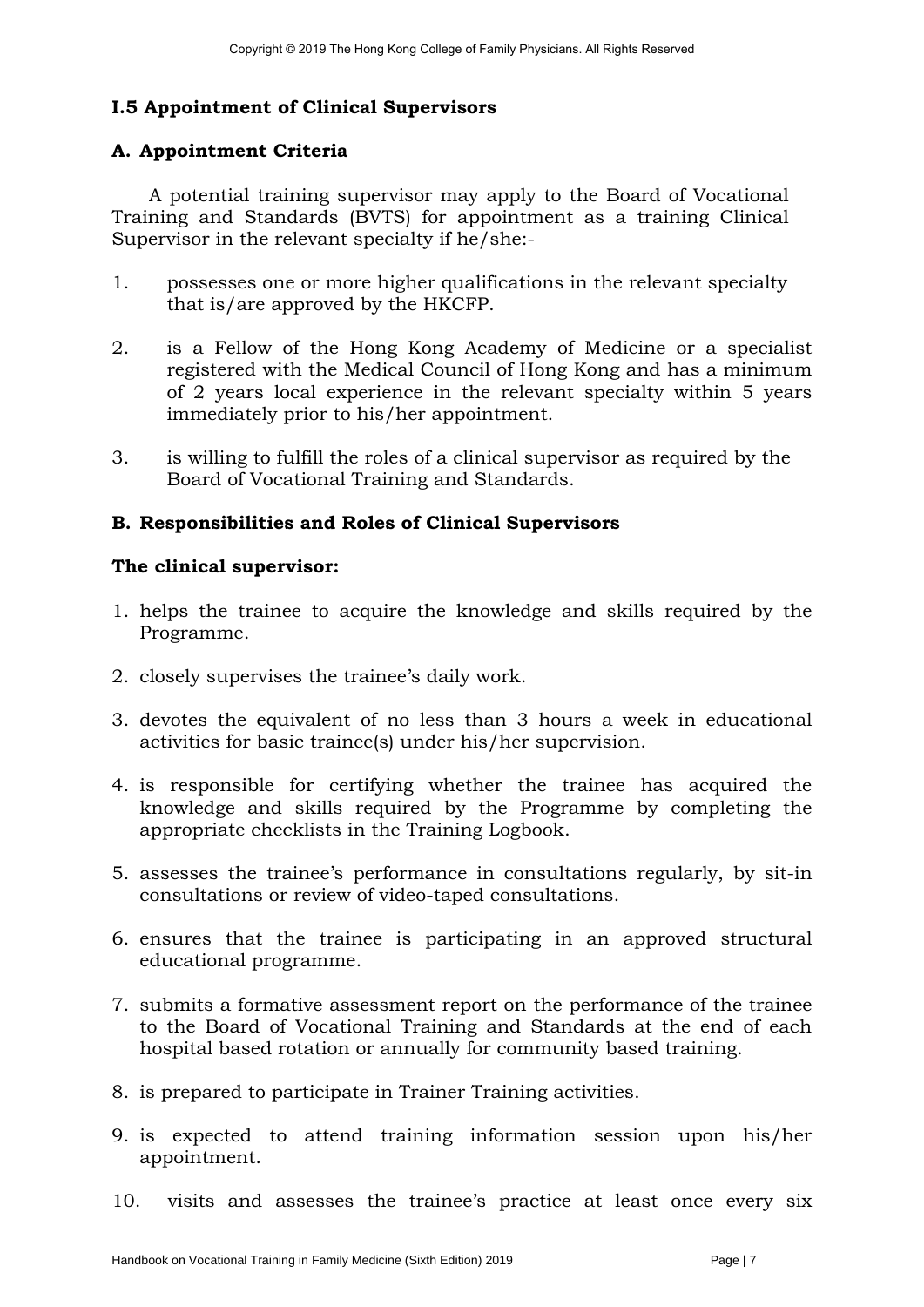months during Higher Training.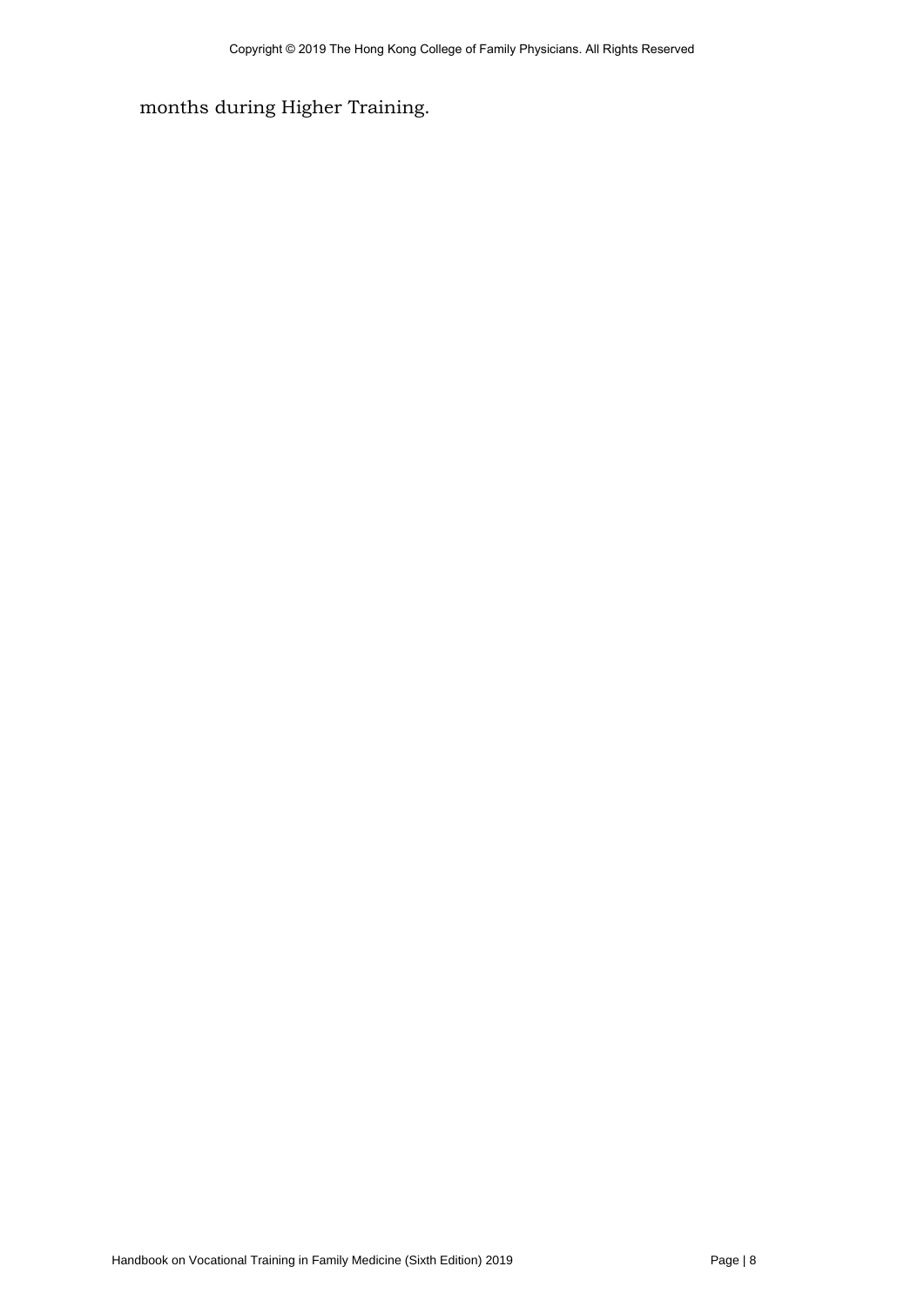#### **I.6. Election to Fellowship and Membership of the Hong Kong Academy of Medicine**

#### **Fellowship of the Hong Kong Academy of Medicine**

A candidate may be nominated by the Council of the Hong Kong College of Family Physicians for election to Fellowship of the Academy of Medicine (Family Medicine) if he/she:-

- 1. has been certified to have completed the six-year Vocational Training Programme in Family Medicine by the Hong Kong College of Family Physicians.
- 2. has passed the intermediate examination (International Conjoint HKCFP/RACGP Fellowship Examination) and the Exit Examination of the HKCFP.
- 3. is an active Fellow or Member of the Hong Kong College of Family Physicians.
- 4. is willing to uphold the aims and objectives of the Hong Kong College of Family Physicians.
- 5. is willing to uphold the aims and objectives of the Hong Kong Academy of Medicine.
- 6. is recommended by members of the Council of the Hong Kong College of Family Physicians.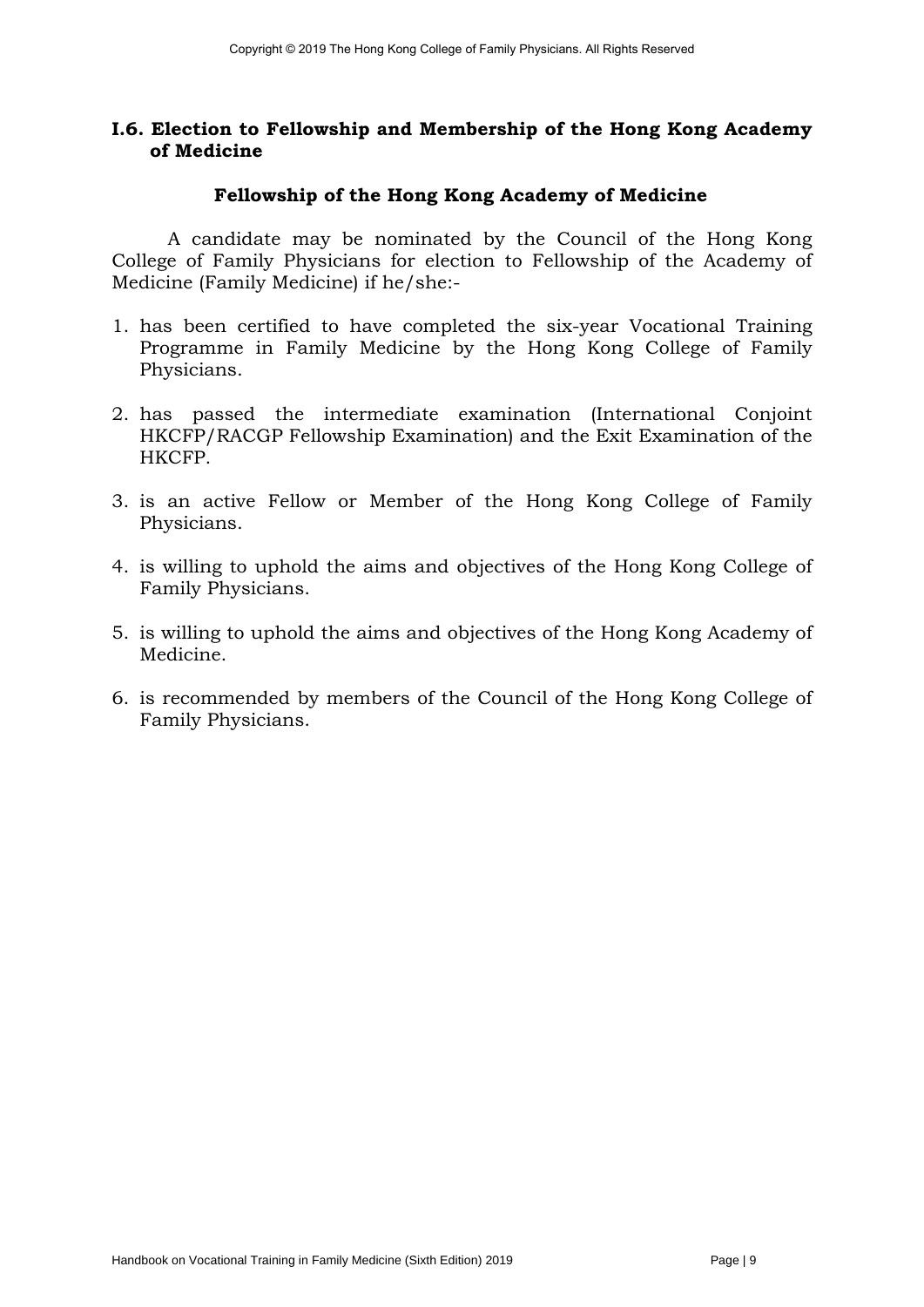#### **SECTION II : BASIC VOCATIONAL TRAINING IN FAMILY MEDICINE**

#### **II.1 Overall Aims and Objectives**

- 1. To enable the trainee to become competent in the provision of primary, whole person, continuing, comprehensive and ambulatory medical care.
- 2. To enable the trainees to learn the up-to-date knowledge and skills in the diagnosis and management of health problems presented to family physicians.
- 3. To improve the trainee's problem solving skills by the appropriate application of his knowledge and skill to identify and solve patients' health problems.
- 4. To improve the trainee's consultation skills including communication, counselling, and cost-effective use of resources including time, investigations and referrals.
- 5. To assure that the trainee will practise ethically, and to guide the trainee to reflect through various ethical issues related to patient care.
- 6. To help the trainee to develop the skill and habit of self-directed learning.
- 7. To prepare the trainee with the knowledge and skill of practice management for independent practice, and to be the co-ordinator of patient care.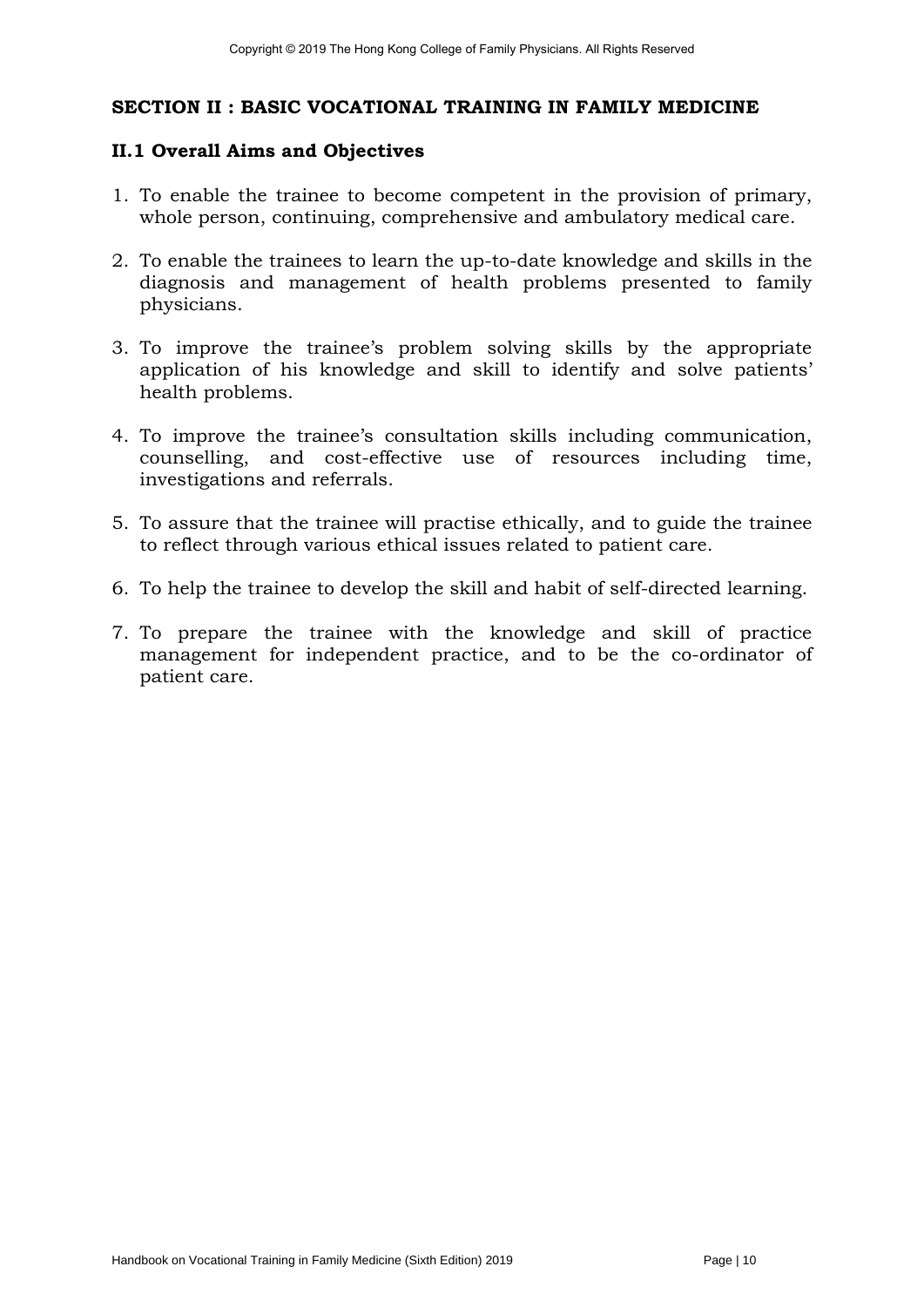# **II.2 Hospital Based Training**

- 1. The Hospital Based Training is of a minimum of two years full-time equivalent.
- 2. It is conducted in accredited training hospital units. The trainee should rotate through a variety of specialties relevant to Family Medicine.
- 3. The trainee should be released from the hospital post for at least one half day per week to attend the structured educational programme for trainees.
- 4. The experience in any one hospital based specialty will not be accredited for more than six months of training.
- 5. The trainee should be under the close supervision of Clinical Supervisors appointed by the Hong Kong College of Family Physicians in his/her daily work.
- 6. The clinical supervisors of each specialty should ensure that the trainee has acquired the core knowledge and skills listed in the Training Logbook of BVTS.
- 7. Through exposure of hospital and specialists led services, trainees learn:
	- The management of in-patients' acute clinical problems
	- The operation of daily ward activity
	- The appropriateness of referring patients to secondary and tertiary care
	- To have a basic understanding on the possible management upon referral to secondary and tertiary care and able to inform patients accordingly

### **II.3 Community Based Training**

- 1. The Community Based Training is of a minimum of two years full-time equivalent.
- 2. It is conducted in an accredited general/family training practice.
- 3. The trainee should be under the close supervision of a clinical supervisor in Family Medicine who should be working in the same premises.
- 4. The trainee should be released from the training practice for at least one half-day session per week to attend a structured educational programme for trainees.
- 5. The clinical supervisors in Family Medicine should help the trainee to acquire all the basic knowledge and skills listed in the Training Logbook.
- 6. Through Community based training, trainees can learn:
	- To be competent in comprehensive, coordinated, continuous primary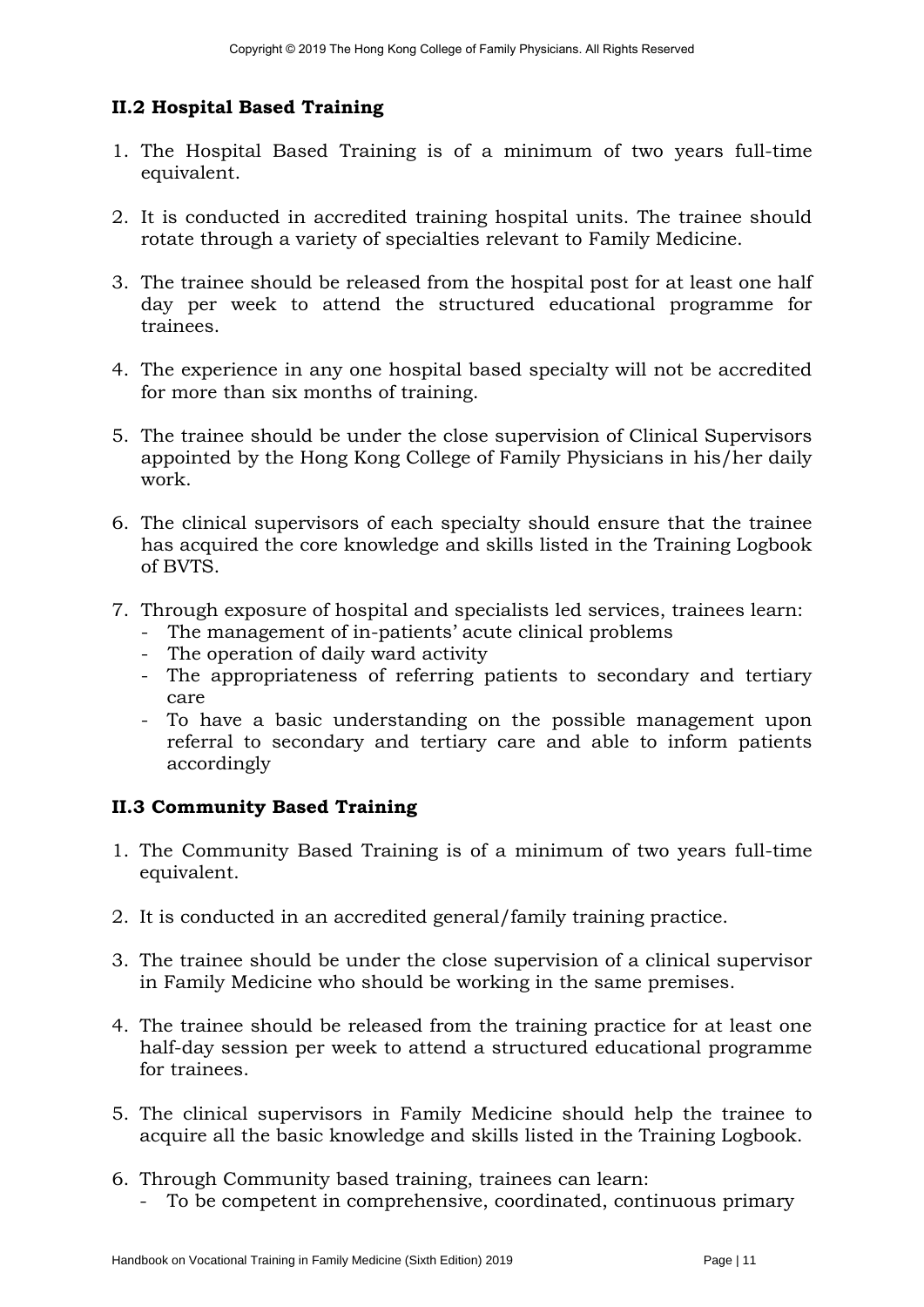health care to patients and their family

- To have good consultation skills
- To provide appropriate anticipatory care
- To improve problem solving skills especially in dealing with multiple, undifferentiated and early presentation of illnesses

#### **II.4 Content of Basic Training**

The trainee should acquire all the basic knowledge and skills of the following disciplines:-

- 1. Family Medicine
- 2. Internal Medicine
- 3. General Surgery
- 4. Gynaecology
- 5. Paediatrics
- 6. Dermatology
- 7. Emergency Medicine
- 8. Otorhinolaryngology
- 9. Ophthalmology
- 10. Psychiatry
- 11. Geriatrics
- 12. Obstetrics
- 13. Orthopaedics & Traumatology

The trainee has to be certified to have acquired all basic knowledge and skills listed in the Training Logbook by the responsible clinical supervisors.

### **II.5 Assessment**

### **A. Formative assessment**

- 1. Each trainee is assessed by his/her clinical supervisors on an on-going basis. The assessment is fed-back to the trainee to identify further training needs.
- 2. The methods of assessment include chart reviews, patient problem discussions, review of the training logbook, making learning contracts, direct observation of consultations or review of video-taped consultations.
- 3. Each clinical supervisor will submit a confidential report on the trainee's performance to the Board of Vocational Training and Standards at the end of each hospital based rotation or annually for community based training.
- 4. Each trainee will submit confidential feedback and evaluation of his/her training experience and trainers to the Board of Vocational Training and Standards.

# **B. The International Conjoint H.K.C.F.P./R.A.C.G.P. Fellowship**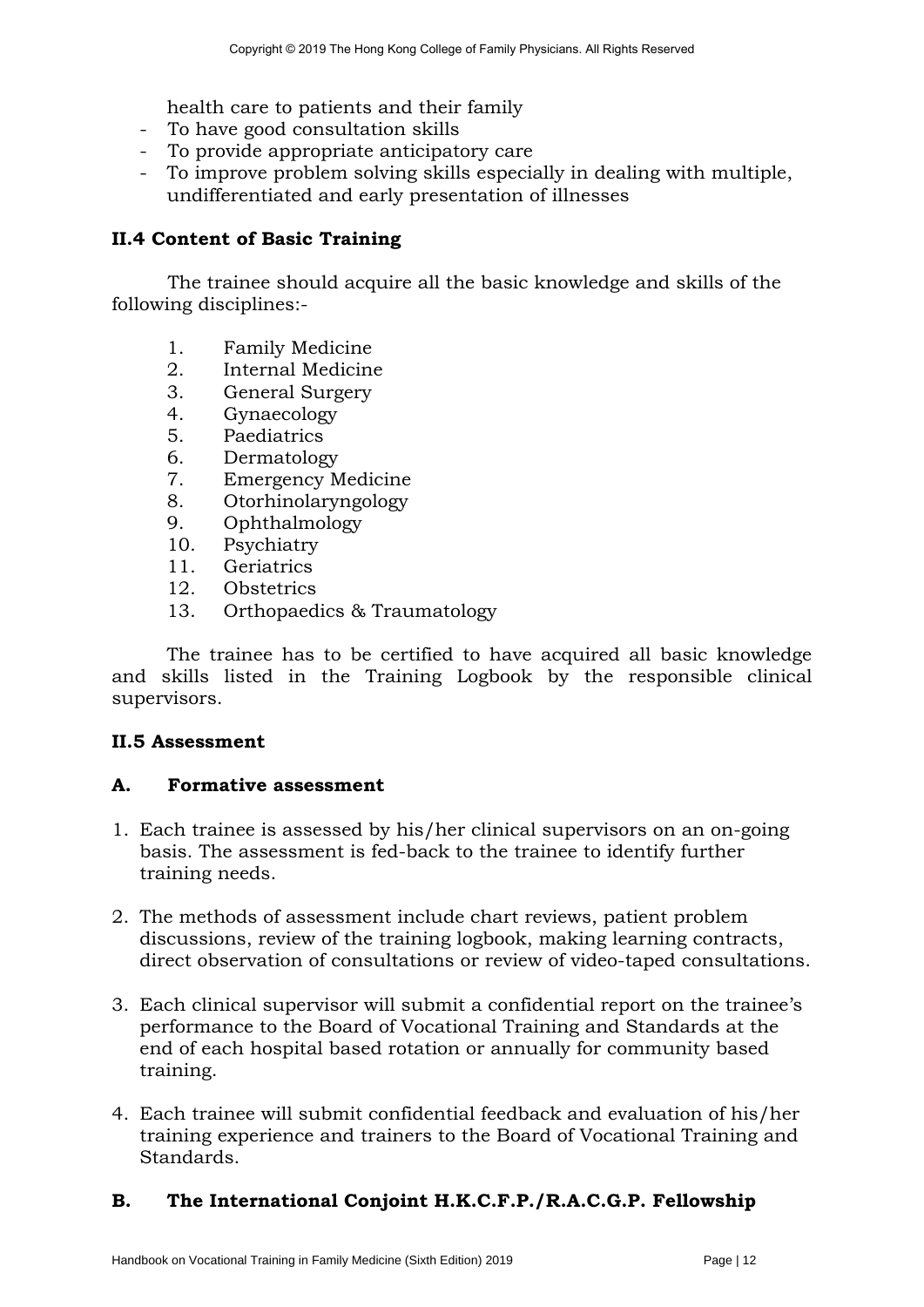#### **Examination**

The trainee can sit for the International Conjoint HKCFP/RACGP Fellowship Examination according to the International Conjoint HKCFP/RACGP Fellowship Examination Handbook for Candidates.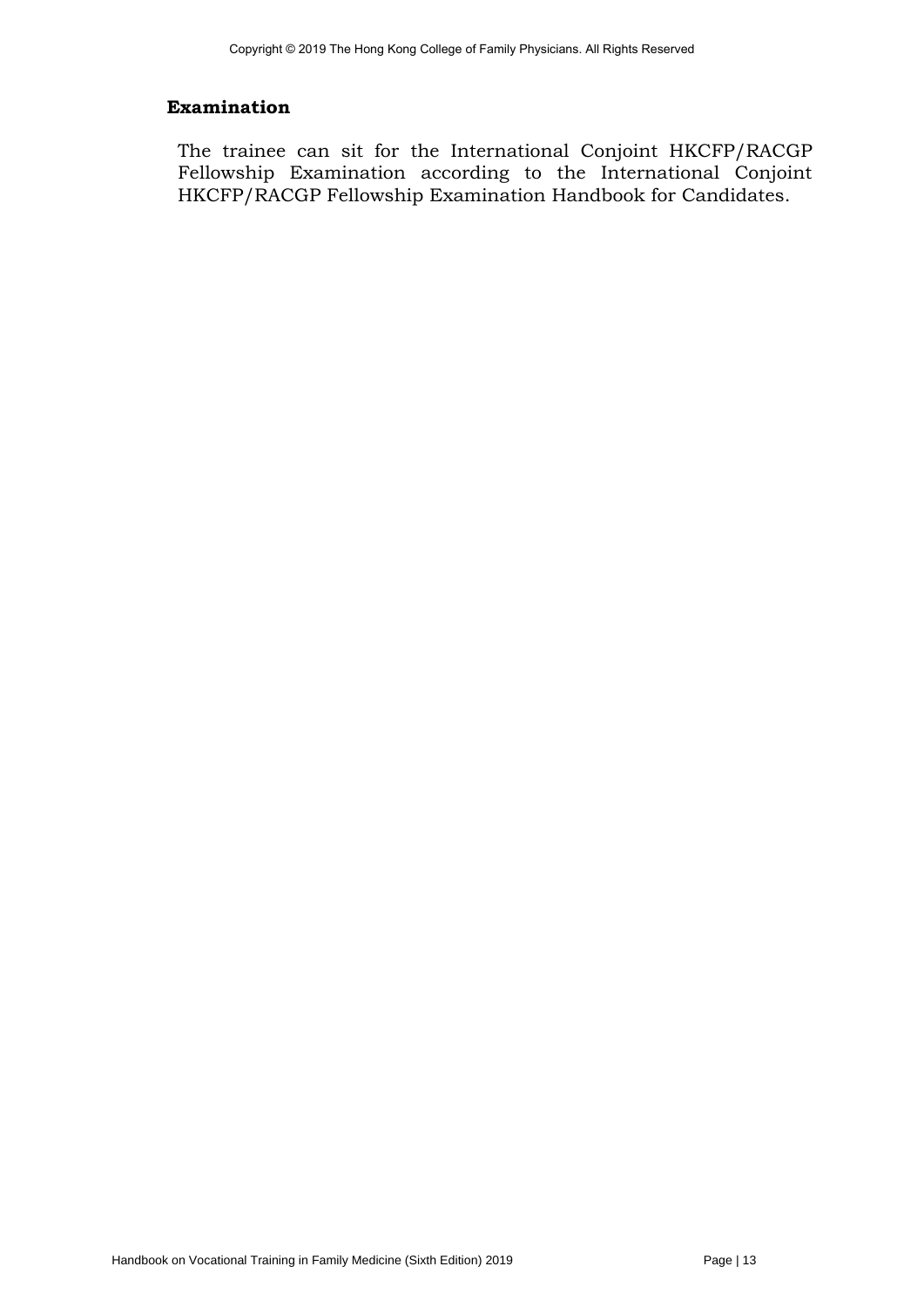### **SECTION III: HIGHER TRAINING IN FAMILY MEDICINE**

#### **III.1 Aims and Objectives**

- 1. To prepare a trainee with the knowledge, skills, attitude and confidence for fully independent practice in Family Medicine, and the provision of cost-effective health services to the community.
- 2. To facilitate a trainee to apply his/her knowledge and skills with appropriate attitudes in his/her daily independent family practice.
- 3. To further develop a trainee's skills in dealing with the more difficult problems encountered in family medicine practice.
- 4. To consolidate the specialized knowledge and skills in working with families.
- 5. To consolidate in-depth knowledge and skills in the care of population groups with special needs e.g. the elderly, women.
- 6. To further develop a trainee's skills and commitment in quality assurance through clinical audit and self-directed learning.
- 7. To help a trainee to apply evidence-based medicine and critically appraising new information.
- 8. To prepare a trainee with the knowledge, skills and interest in academic family medicine including education, training and research.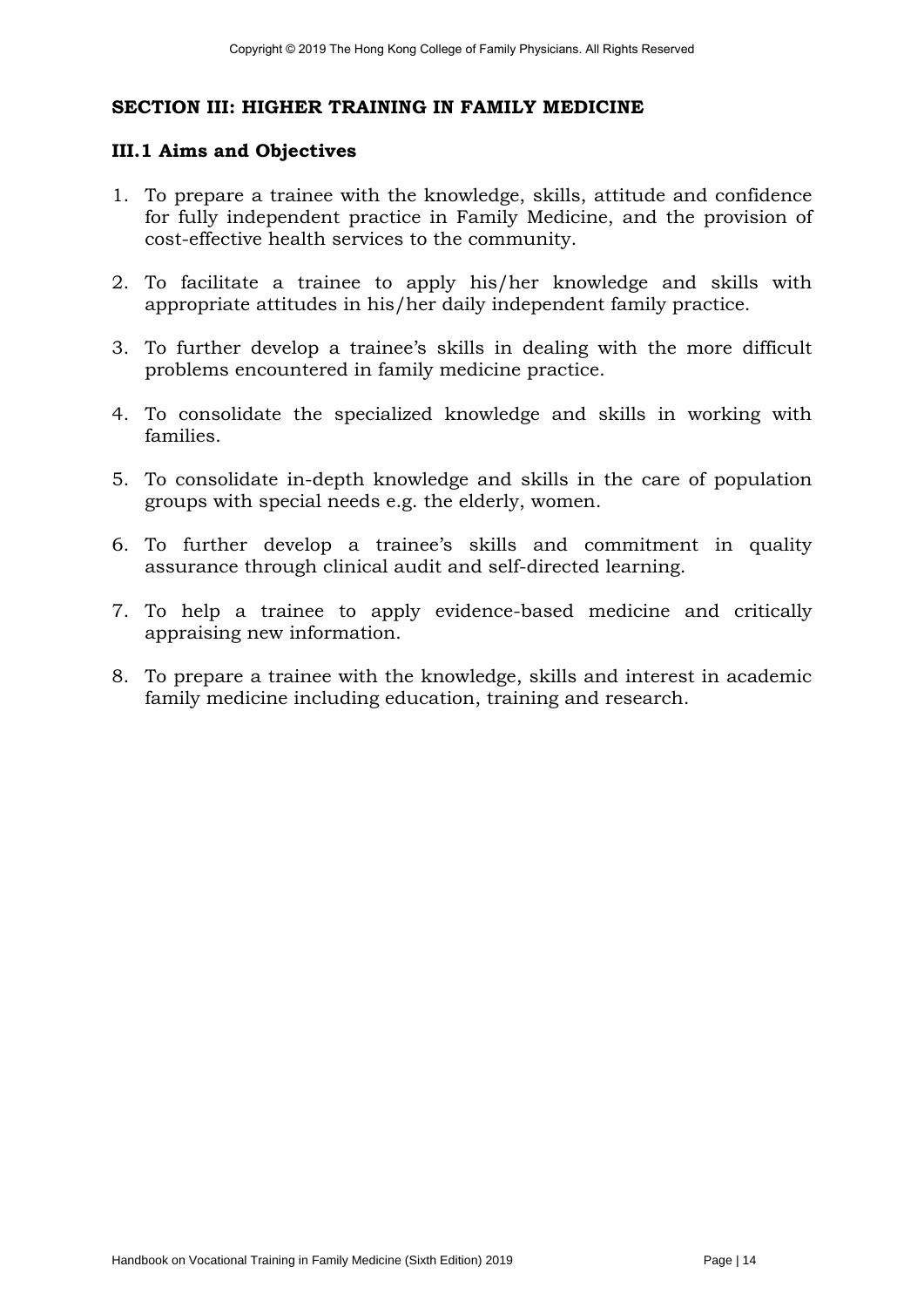# **III.2 Supervised Independent Practice**

- 1. The higher training consists of at least two years of supervised independent practice.
- 2. Each trainee will be supervised by a clinical supervisor in Family Medicine throughout the two years of training. The clinical supervisor and trainee do not need to work in the same practice. There will be regular contacts between the clinical supervisor and the trainee to provide training and advice on patient care, practice management and professional development.
- 3. The clinical supervisor will make regular, not less than once every six months, practice visits to the trainee's practice to assess and then give feedback on the practice management, record keeping and patient management. The first visit should be made within three months from first enrolment into Higher training.
- 4. The clinical supervisor will review consultations of the trainee regularly and give feedback using the appropriate assessment forms prescribed in the trainee logbook every six months.
- 5. Each trainee has to keep a learning portfolio in his training logbook. The portfolio should consist of six-monthly learning plans and records of at least 40 hours of learning activities per six months. The learning activities can include journal reading, courses, seminars, workshops, conferences or lectures. The trainee has to critically appraise the new information learned.
- 6. Each trainee has to complete at least one clinical audit/research on an important aspect of clinical practice under the supervision of his/her clinical supervisor.
- 7. Each trainee is required to attend an approved structured educational programme for one half-day session per week with a minimum of 40 per year. The minimal requirement was 80 hours of structured activity per 12 months and a minimum of 15 hours per module. (Please refer to P 20 for educational content of each module)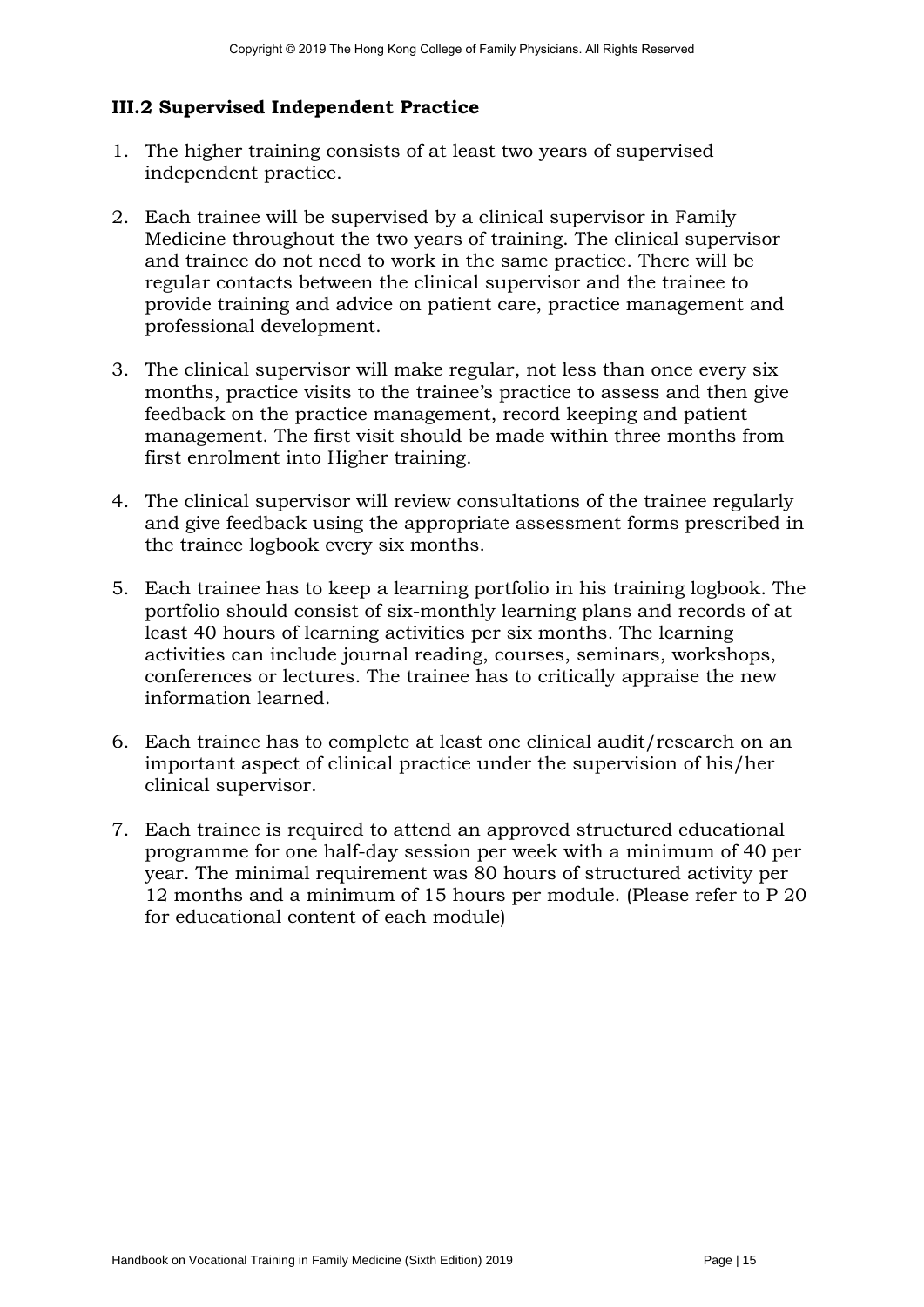#### **III.3 Practice Visits**

The clinical supervisor visits the practice of the trainee at least once every six months. The first visit should occur within three months from the trainee's first enrolment into Higher Training. The clinical supervisor assesses and then gives constructive feedback to the trainee. It includes three elements:-

- 1. Practice profile:
	- practice characteristics
	- premises
	- staff
	- facilities including computers
	- range of service
	- access to service
	- record system
	- workload
	- dispensary
	- educational activities
	- age-sex register
	- other related aspects of practice management
- 2. Review of medical records:
	- demographic data
	- problem list
	- current medication list
	- medication history
	- past health record
	- social data
	- family data
	- preventive care
	- encounter record
	- investigations
	- referral and other correspondence
- 3. Review of consultations skills on:
	- interviewing and history taking
	- identification of the patient's agenda
	- definition of problems
	- explanation of problems
	- management of problems
	- involvement of the patient in the management
	- effective use of resources
	- opportunistic screening
	- developing or maintaining a good doctor-patient relationship
	- appropriate advice on the outcomes of the illness and treatment and follow up
	- record keeping

# **III.4 Content of Training**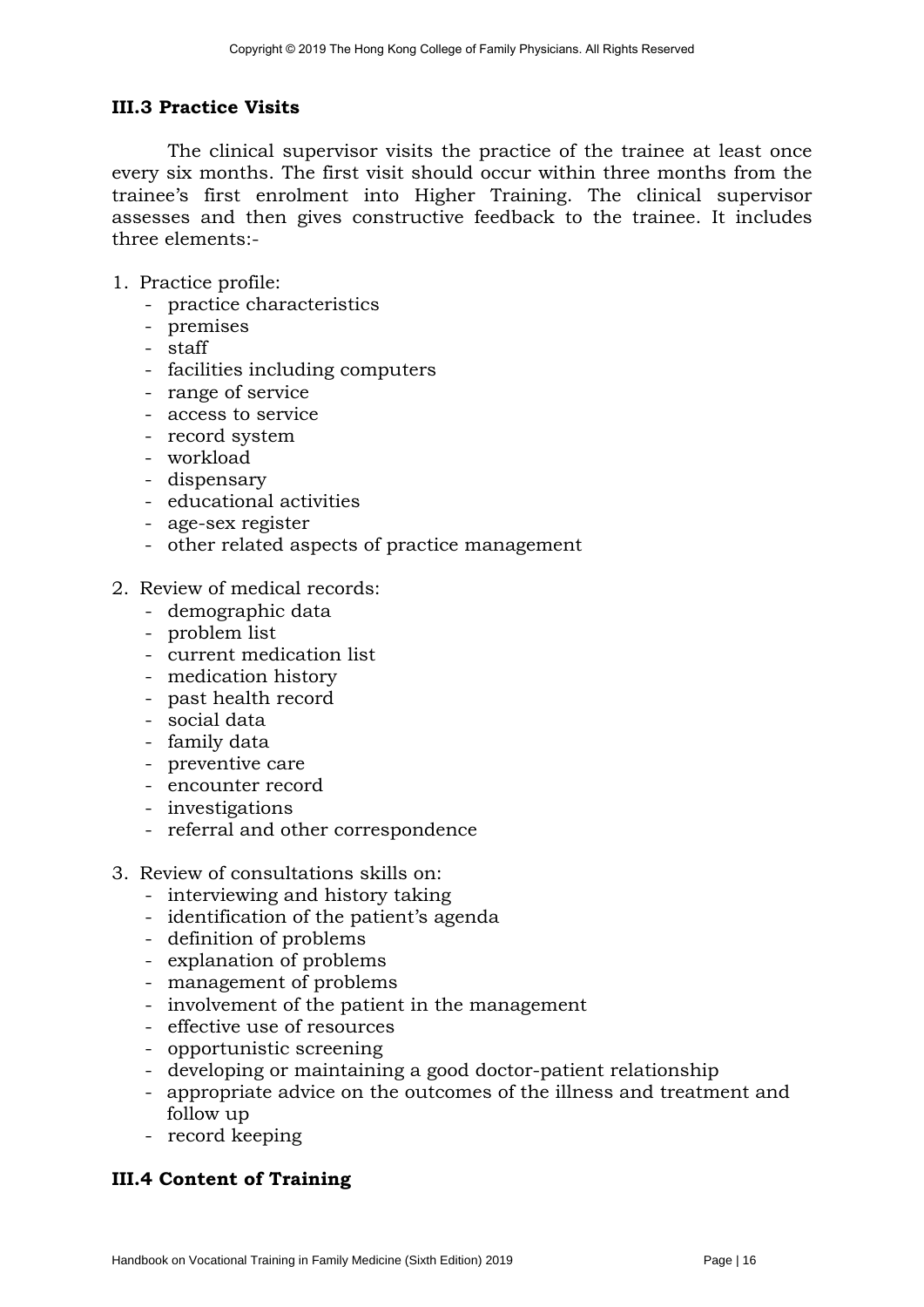The trainee must show that he/she has acquired the knowledge and skills that is compatible with the practice of a specialist in Family Medicine. They can be divided into the following six areas:-

- 1. Working with families
- 2. Individual patient care
- 3. Preventive care and care of patients with special needs
- 4. Professional development and ethics
- 5. Quality assurance and audit
- 6. Health care service management

Detailed check-lists of the knowledge and skills under each area are listed in the higher training guidebook and logbook. The check-lists have to be certified by the responsible clinical supervisor.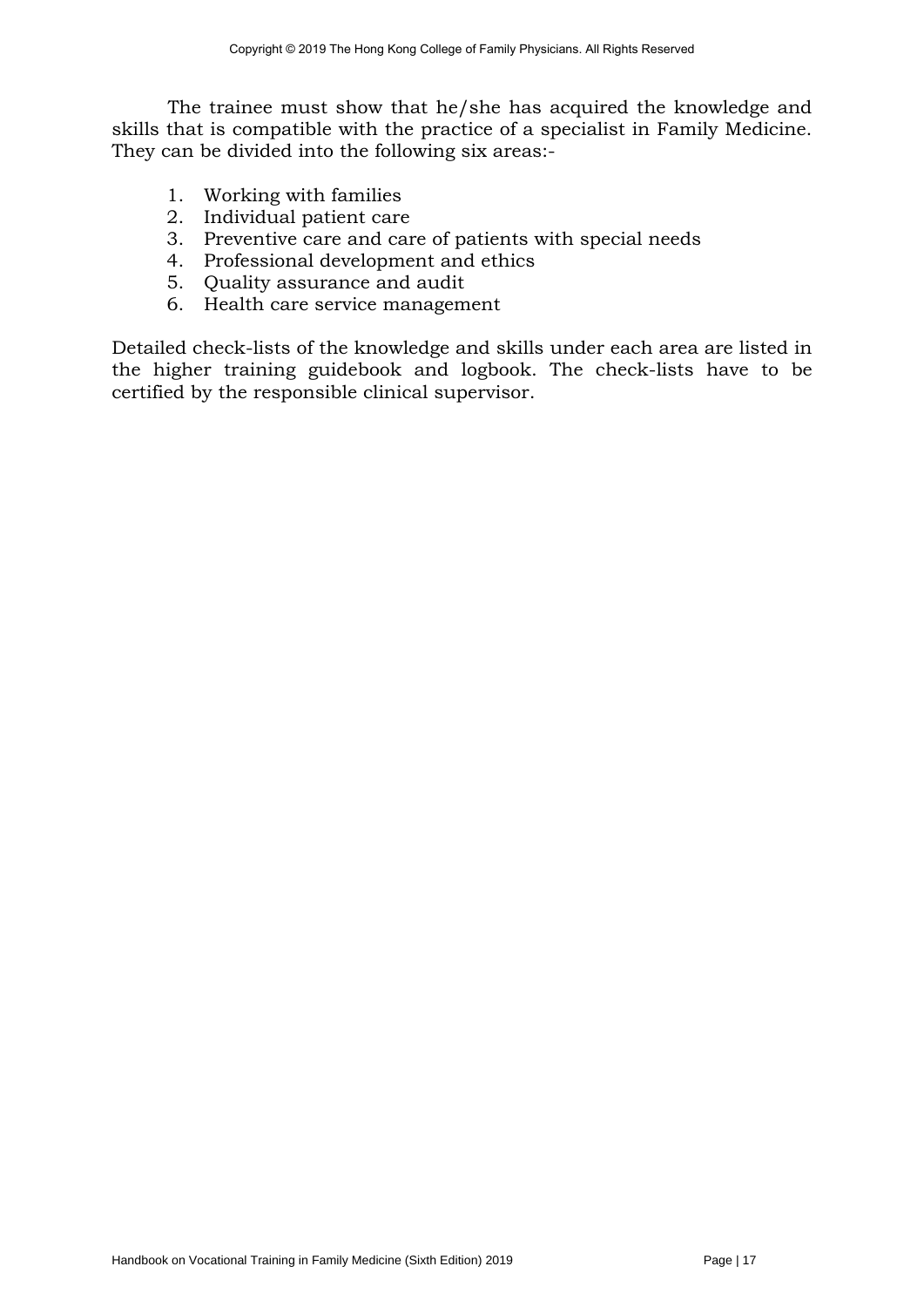# **III.5 Assessment**

#### **A. Formative assessment**

- 1. Each trainee is assessed by his/her clinical supervisors on an on-going basis. The assessment is fed-back to the trainee to identify further training needs.
- 2. The methods of assessment include chart reviews, patient problem discussions, review of the training logbook and learning portfolio, direct observation of consultations or review of video-taped consultations.
- 3. The clinical supervisor will give feedback to the trainee on the progress of the clinical audit/ research and critical appraisal exercises carried out by the trainee during Higher Training.
- 4. Each clinical supervisor will submit a formal assessment report on the trainee's performance every half year including a documentation of at least one practice visit and consultation assessment done in the previous year to the Board of Vocational Training and Standards.

#### **B. Exit Examination**

The trainee can sit for the Exit Examination conducted by the Specialty Board. Please refer to the Guidelines on Exit Examination for further details.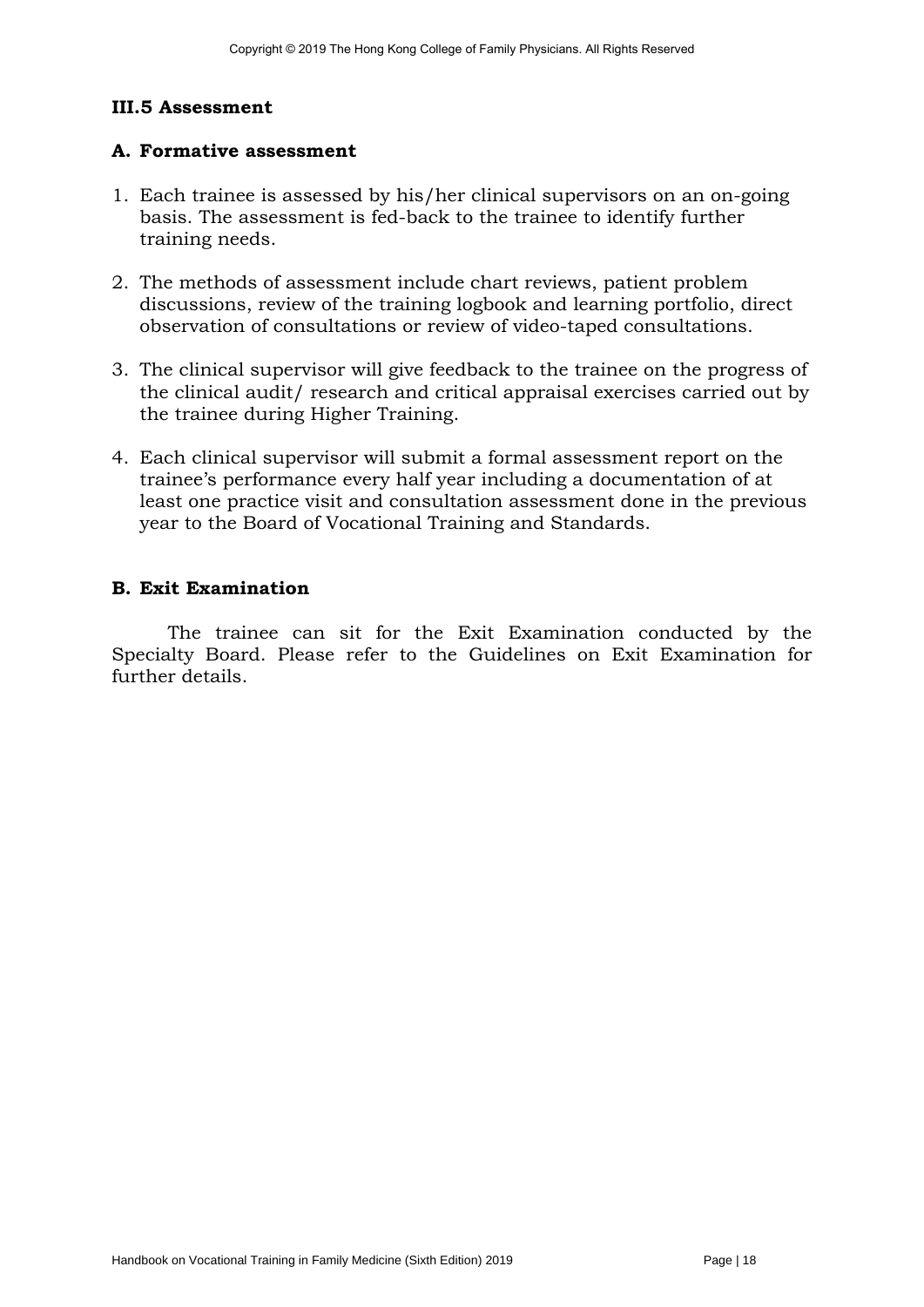#### **SECTION IV. STRUCTURED EDUCATIONAL PROGRAMME FOR TRAINEES**

Each trainee is required to take part regularly in a structured educational programme for at least one half-day per week during basic training. A higher trainee is required to complete a total of at least 80 hours of structured training every 12 months. The format of the educational activity can vary but should mostly be problem based and in the form of small group seminars or discussion.

#### **IV.1 Aims and Objectives**

- 1. To clarify the general principles and concepts of Family Medicine
- 2. To provide a theoretical framework to help the trainee to conceptualize his/her clinical experience.
- 3. To complement the practical training experience to ensure the trainee is exposed to a broad spectrum of clinical problems.
- 4. To stimulate the trainee to develop the skill and habit of self-directed learning and sharing of knowledge with colleagues.

#### **IV.2 Organization**

The programme should be well planned to cover a wide variety of relevant issues. A modular programme is advisable with each module consisting of at least 15 hours of seminar time. Each module will discuss a theme under several sub-topics. The duration of each module may vary between different topics and trainee groups. The detailed contents and the number of sessions on each topic are flexible. The detailed programme should be designed by clinical supervisors in consultation with trainees in the group in order to meet their learning needs. The structured educational programme must first be presented to the BVTS for approval.

It is recommended that each trainee will take turn to be the group leader of the topic of his/her choice. The group leader is responsible for getting in touch with a tutor to plan the content and format of the session. The tutor is preferably a Family Physician with special interest and knowledge in the topic under discussion. He/she is responsible for guiding the group discussion and to act as a resource person. Other specialists may also act as tutors if appropriate.

Reading material and references may be prepared for the session by the group leader and the tutor. They should not be excessive and should be distributed at least one week before the session.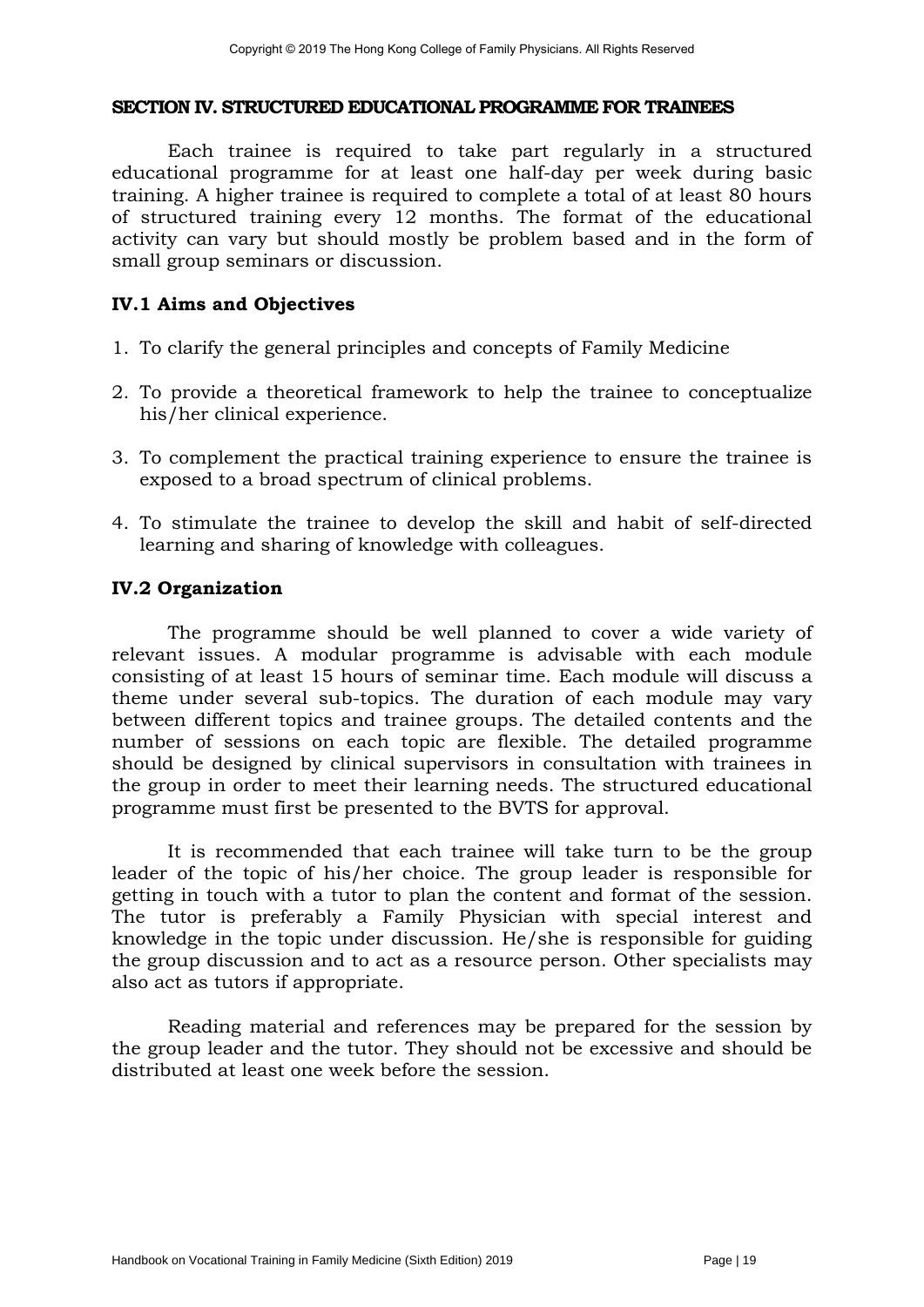# **IV.3 Educational Content**

#### **A. Basic Training:-**

- Module 1. Principles and Contents of Family Medicine
- Module 2. The Consultation Process
- Module 3. Management in Family Medicine
- Module 4. Professional Ethics
- Module 5. Psychological Problems in Family Medicine
- Module 6. Preventive Care
- Module 7. Care of Patients with Chronic Diseases
- Module 8. Reproduction and Sexuality
- Module 9. Community Resources
- Module 10. Emergency Care
- Module 11. Professional Development
- Module 12. Practice Management
- Module 13. Health Care Delivery Systems
- Module 14. Common Symptom Complaints

### **B. Higher Training:-**

- Module 1. The Principles and Concepts of Working with Families
- Module 2. Family Interview and Counselling
- Module 3. Difficult Consultations and Ethical Dilemmas
- Module 4. Clinical Audit & Research in Family Medicine
- Module 5. Critical Appraisal
- Module 6. Preventive Care and Patients with Special Needs
- Module 7. Health Economics and Advanced Practice Management
- Module 8. Teaching and Training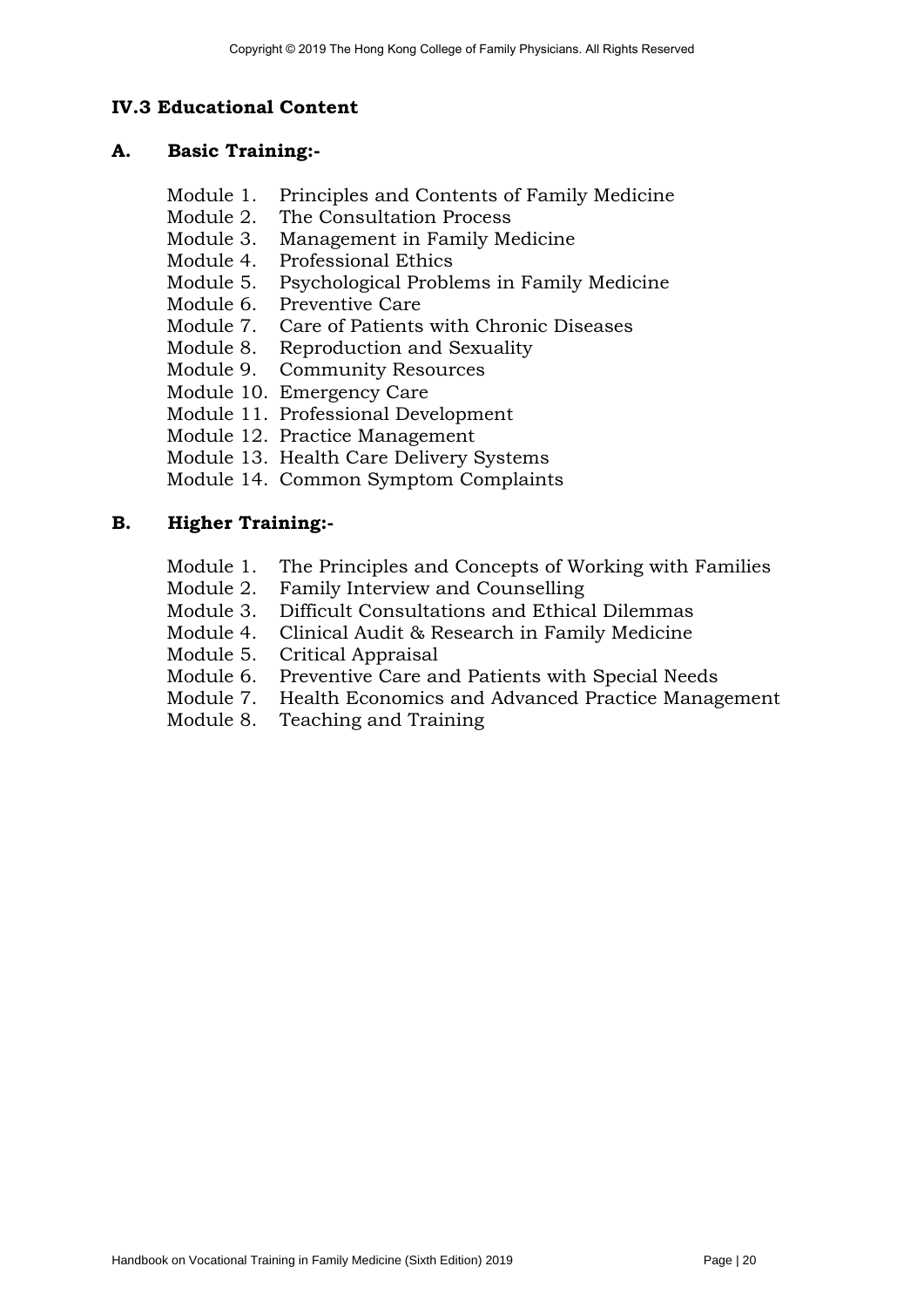# **Training Program**

# **COMMUNITY BASED TRAINING: 24 months**

- 1. Family Medicine: 18-24 months
- 2. Community Medicine / Public Health/ Accredited Community program (optional): Maximum Accredited Period (MAP): 6 months

# **HOSPITAL BASED TRAINING: 24 months**

### **1. Mandatory Core Specialties Duration of Accreditation**

#### **Internal Medicine 3-6 months**

(3 months general medicine + 3 months general/subspecialty medicine) Subspecialty medicine means one of the branches of internal medicine specialties e.g. Geriatric, neurology, hematology, rheumatology, nephrology, oncology, endocrinology, cardiology, respiratory medicine, gastroenterology, infectious disease etc.) which may be accredited for a maximum of 3 months only

### **Paediatrics 3-6 months**

# (3 months general paediatrics + 3 months general/subspecialty paediatrics)

Subspecialty paediatrics means one of the paediatric subspecialties e.g. neonatology, paediatric oncology, paediatric cardiology etc.) which may be accredited for a maximum of 3 months only

### **General Surgery 3-6 months**

(3 months general surgery + 3 months general/subspecialty surgery) Subspecialty surgery means one of the branches of surgery e.g. urology, neurosurgery, vascular/cardiac surgery, cardio- thoracic surgery etc. Other branches of surgery may be accredited for a maximum of 3 months only

#### **Obstetrics and Gynaecology 3-6 months**

### **2. Required specialties (need to acquire the basic skills stated on the respective checklist of the vocational training logbook of BVTS)**

|                           | <b>Duration of Accreditation</b> |
|---------------------------|----------------------------------|
| Psychiatry                | up to 6 months                   |
| <b>Emergency Medicine</b> | up to 6 months                   |
| Ophthalmology             | up to 6 months                   |
| Otorhinolaryngology       | up to 6 months                   |
| Dermatology               | up to 6 months                   |
| Orthopedics               | up to 6 months                   |